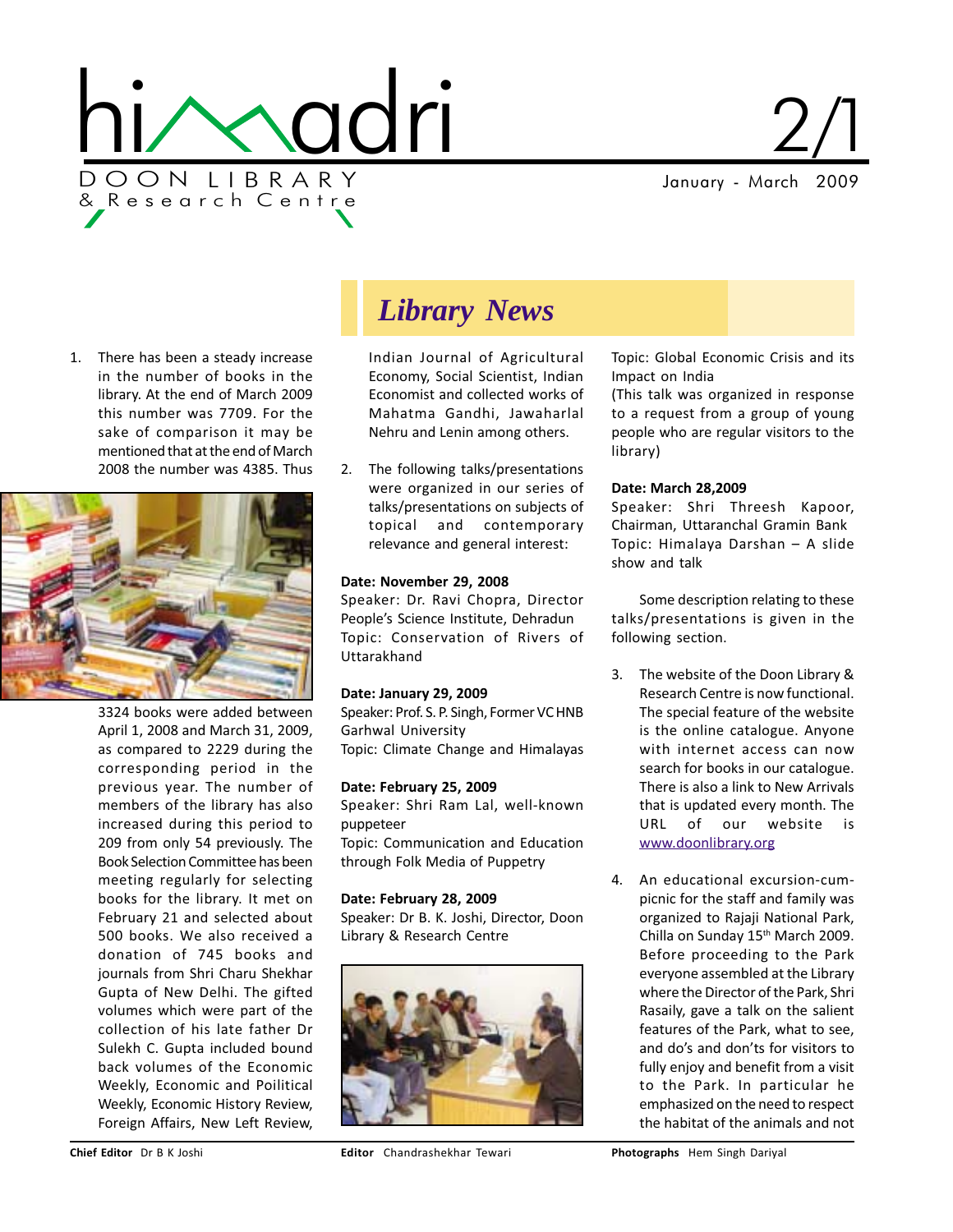# hi $\sim$ adri 2/1



leave any litter, especially plastic bags, inside the park. As he put it, we should realise that we will be entering the house of the animals



uninvited. Hence we should not be unnecessarily obtrusive and loud in our behaviour. It is, moreover, for the owners of the house (the animals) to decide whether they wish to come into our presence or not.

5. Two new activities have been initiated. These are: (i) an English essay competition for teachers of local schools; and (ii) an English quiz competition for students of local schools. These are planned as continuing activities to be organised every year. The quiz competition will consist of two preliminary rounds, a semi-final followed by the final. Prizes will be awarded to the winners and runners-up in the semi-finals and finals. Teams eliminated in various rounds will be given vouchers for purchase of books as



token of their participation. In future we also plan to organize Hindi essay and quiz competitions. Shri Rajen Brijnath, Advisor will organise and coordinate these new initiatives.

6. Some urgent construction and renovation work to: (a) provide additional space; (b) deal with the persistent water logging problem; and (c) address the complaint of



some regular readers regarding noise in the inside reading room has been undertaken. The gate and entrance pathway has been raised by about a foot, the front verandah has been enclosed by glazing it and converting the space into the reading room for newspapers and magazines, which is now right at the entrance, a toilet has been provided to the right of the gate and the pathway from the gate to the library entrance and to the toilet has been covered with fibre glass sheets. We now have a new and better facade. For the convenience of our readers and visitors we have also provided brick paving outside the front wall where cars and two wheelers can be parked. Hopefully this will not only help ease, to a limited extent, the acute shortage of space that we have been facing, provide

better facilities to our readers and also help solve some of our major problems like waterlogging whenever there is a heavy downpour.

### Initiation of new research studies

Two new research studies been initiated:

- 1. Dr Rinki Sarkar, an economist with considerable experience of undertaking field studies in Himachal Pradesh and Uttarakhand, and who now works as an independent consultant, has been contracted to undertake a study titled: "Some Aspects of Human Development in Remote Areas of the Uttarakhand Himalayas: Micro-Perspective & Regional Variations Based on Field Studies". The study will be completed in four months. The report of the study will be discussed at a workshop in Dehradun.
- 2. Shri A. A. Rehman, a retired senior officer of ONGC and a former Director of a local technical and professional institution is working on the preparation of a policy paper titled Some Aspects, Considerations and Opportunities of Management & Technical Education in Dehradun. The first draft of the monograph on Gandhi and Uttarakhand by Dr Manoj Panjani, Research Associate has been completed. It is now under typing after which it will be readied for publication.

### Doon Library Talks Series

#### Himalayas and Climate Change

The third talk in our series of talks/ presentations on issues of topical and contemporary significance was delivered by Professor S. P. Singh, noted ecologist and former Vice Chancellor, HNB Garhwal University Srinagar, on January 29, 2009 at Hotel Regent, E C Road on "Himalayas and Climate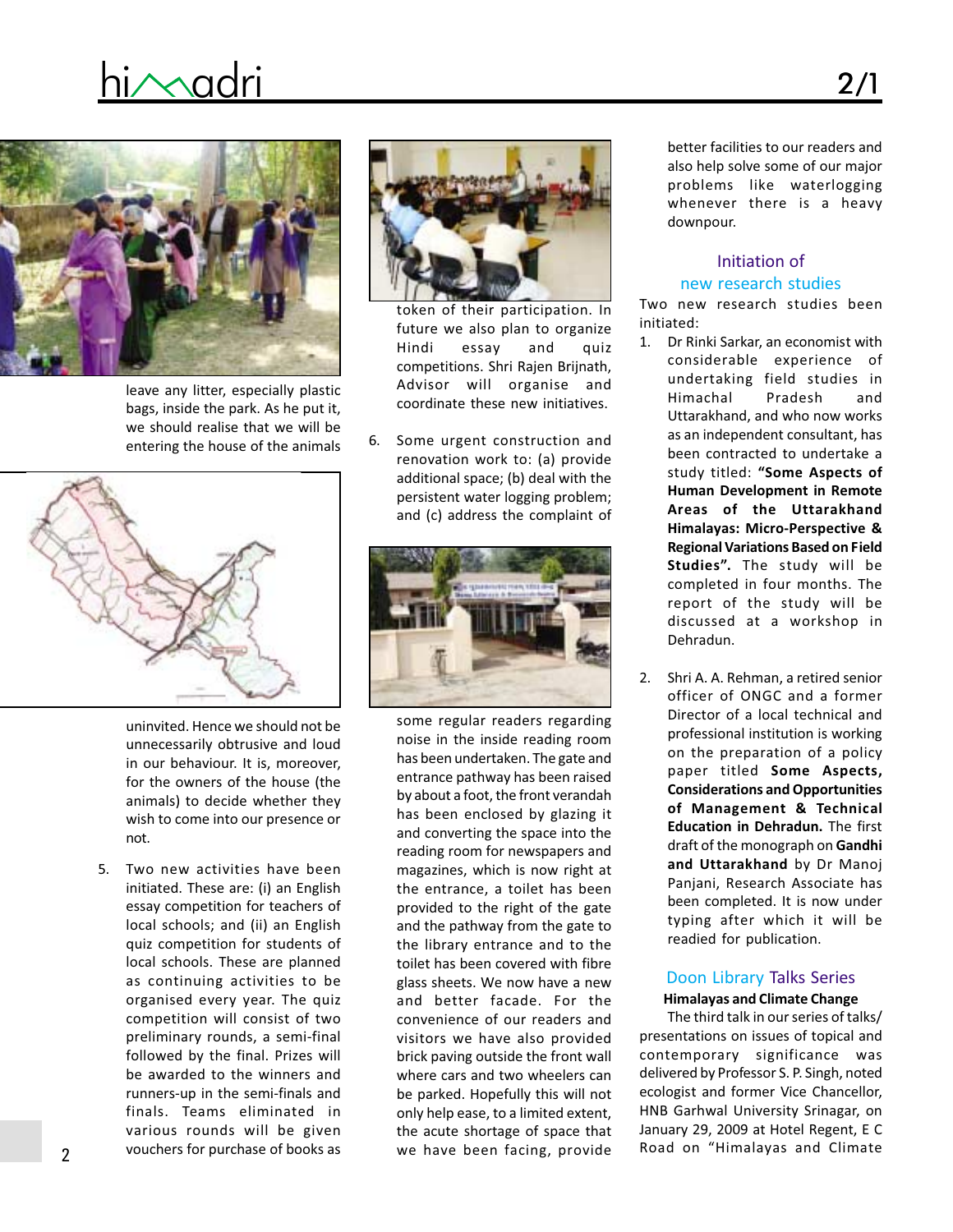

Change". A large number of people from different walks of life viz., academics, distinguished citizens, representatives of the press, students etc. attended.

According to Prof. Singh the average temperature of the earth has been increasing at the rate of 0.6 percent per decade. The impact of this increase in temperature is already being felt on the climate of the Himalayas. In future the results could be rather serious. Already Alpine ecology is facing the brunt of the change. Many species of plants are on the verge of extinction. Referring to a study undertaken in Himachal Pradesh, Prof. Singh said that the production of apples is gradually getting reduced, while that of tropical crops like paddy, mangoes and pulses is increasing. Earlier, owing to lower temperature the Himalayan region was free of mosquitoes, but now mosquitoes and other insects are present in the area. The rise in temperature has also had an effect on tourism, especially winter tourism due to reduced snowfall. The pattern of rainfall also shows signs of change. All these together could be considered early pointers to climate change.



The Himalayas are home to a large number of glaciers that are the sources of important river systems like the Indus, Yamuna and Ganga. If the increase in temperature persists at its present rate, then there is the distinct possibility of the disappearance of these glaciers.

This situation, in Prof. Singh's opinion, underlines the need for largescale studies of the Himalayan ecosystem. Unfortunately we do not, as yet, have sufficient reliable data on various dimensions of the Himalayan system. There is an urgent need to mount a big effort for collection of ecological data by various agencies. Referring to a longitudinal study of 127 glaciers spread around the world being undertaken under the auspices of UNESCO and UNEP, he pointed out that only two of these were located in India: one in J & K and the other in Himachal Pradesh. It is important to include some more glaciers, especially in the Indian Himalayas in this study.

The talk was followed by a lively question and answer session. Dr. B. K. Joshi, Director Doon Library & Research Centre endorsed Prof. Singh's call for research and collection of data on Himalayan ecology and environment and related subjects and offered full cooperation of the Doon Library & Research Centre in this endeavour. Earlier a warm welcome was extended to everyone by Dr. B. K. Joshi. He also introduced Prof. Singh. The vote of thanks at the conclusion of the talk was offered by Shri Rajen Brijnath, Advisor, Doon Library & Research Centre.

#### Folk Medium of Puppetry for Communication and Education

On February 25, 2009 an illustrated presentation by the wellknown puppeteer Shri Ram Lal was organised at Regent Hotel. The topic of Shri Ram Lal's talk and puppetry presentation was "Folk Medium of Puppetry for Communication and Education". Shri Ram Lal, in the course of his talk, pointed out that traditionally puppetry was based on religious tales and stories of kings and bravery. Yet, puppetry was an equally effective medium for education and communication. It can help make lessons interesting and easily



understood by children. It can also play a very important role in facilitating communication. In support of his contention Shri Ram Lal presented two short puppet presentations – one titled "Kahaan hai Aadmi" on the problem of environment and impact of human lifestyle, and the other on the issue of compassion towards animals titled "Vah Bail". Both the presentations were enjoyed by all present, especially by children of Welham Girls School, present on the occasion, thereby proving the point about the important role of puppetry in education and communication.

At the outset Dr. B. K. Joshi, Director Doon Library & Research Centre welcomed all present and introduced Shri Ram Lal. The Vote of Thanks at the conclusion was proposed by Shri Rajen Brijnath, Advisor, Doon Library & Research Centre.

#### Slide Show: Himalaya Darshan

On March 28, 2009 Shri Threesh Kapoor, Chairman Uttaranchal Gramin Bank and a well-known photographer, presented a slide show titled "Himalaya Darshan" at Regent Hotel to a packed hall. Shri Kapoor showed some recent photographs of his (taken during the last two years) depicting the various facets and moods of the Himalayas. There were slides of nature, forests, fauna, flora, famous valleys, people and their habitat and of Almora in different seasons and moods. A large number of slides depicted the well-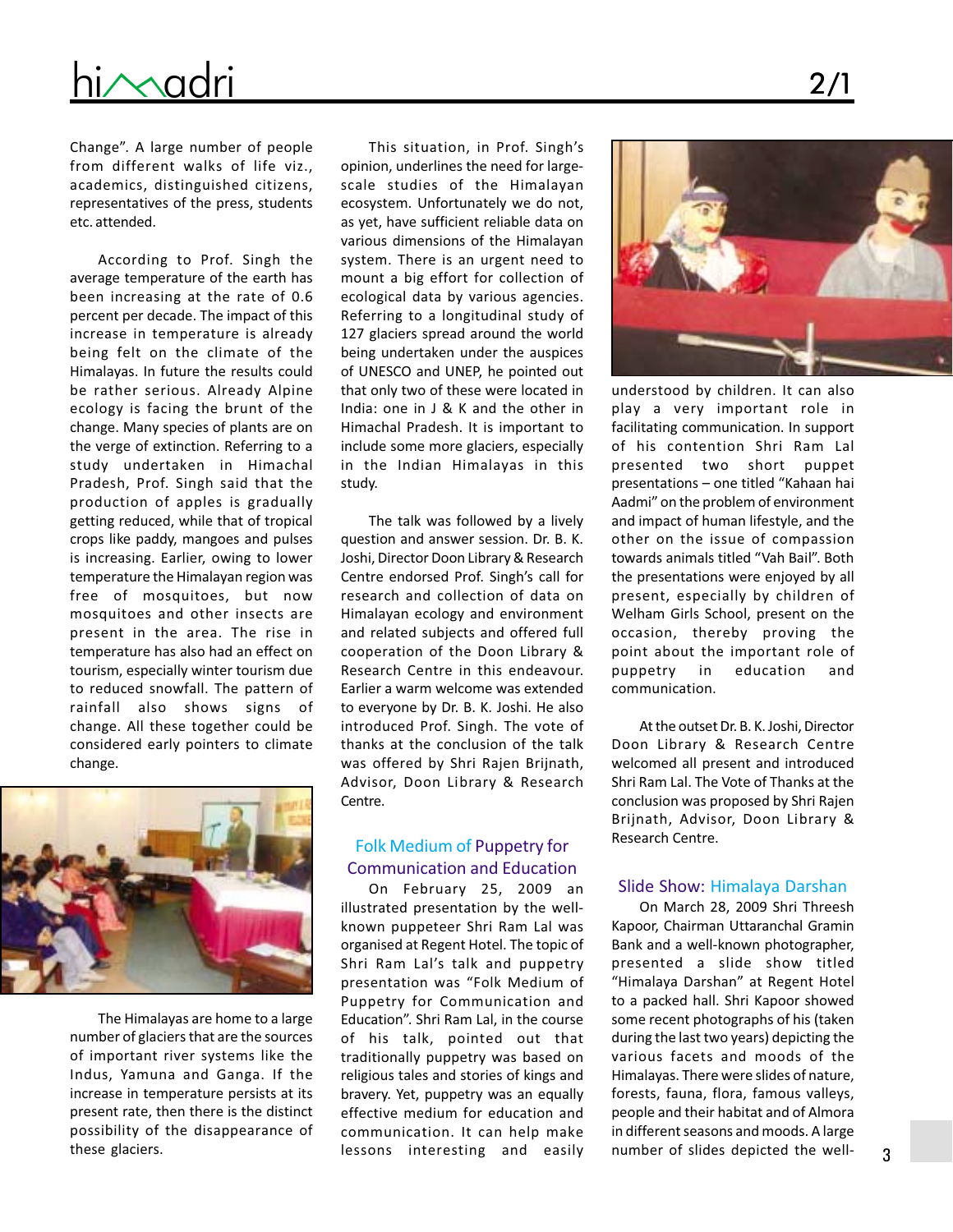# hi $\sim$ adri 2/1



known snow-covered peaks of Uttarakhand, especially Nanda Devi, Trishul, Panchachuli, Chaukhamba to name just a few, taken from different places and at different places which showed their various aspects and moods. The audience was kept spellbound by this veritable visual feast for about an hour-and-a-half. They frequently expressed their appreciation by spontaneous clapping and loud sighs and exclamations.

Dr B. K. Joshi, Director Doon Library & Research Centre welcomed all the guests and Shri Threesh Kapoor and also introduced Shri Kapoor to the audience. Shri Rajen Brijnath, Advisor Doon Library & Research Centre proposed a Vote of Thanks at the conclusion of the slide show.

### An important new book on Uttarakhand

A recent addition to the library's collection of reference books on the Himalayas is Professor D. D. Sharma's monumental work on the Cultural History of Uttarakhand\*. Published in

2009, the book is the product of t he Fellowship that Prof. Sharma held at the Indira Gandhi National Centre for the



Arts during 2001-2003. This important volume traces the cultural history of Uttarakhand from the pre-historic to modern times in ten chapters. Relying, as it does, on a vast array of primary – linguistic, archaeological and historical – and secondary sources it is truly a scholarly contribution to the subject. Over 75 colour plates and an extensive bibliography are an added attraction of the volume.

\*D. D. Sharma, Cultural History of Uttarakhand, New Delhi: Indira Gandhi National Centre for the Arts and DK Printworld (Pvt) Ltd (2009). 417 pp. Price: Rs 1500.00

#### Homage to the Mumbai Martyrs

On December 23, 2008, The Doon Library and Research Center, in collaboration with MKP (PG) College, paid homage to members of the

Mumbai Police and the National Security Guards who laid down thier lives in Mumbai on 26D 27 November, 2008. A plaque bearing the names and photographs of the slain heroes, prepared by the two insistitutions, was presented to the Uttarakhand Police.

Shri Virendra Singh, a police driver and brother of slain NSG Commando Gajendra Singh, was requested to hand over the

plaque to the Uttarakhand Director General of Police, Shri Subhash Joshi. All the senior police officers of the State attended the function. Students of MKP



### Collaboration with Doon Film Society and Doon Art Society

- 1. The Doon Film Society, formed recently under the Chairmanship of Shri S. K. Das, contacted the Doon Library & Research Centre for assistance in getting off the ground. We have agreed to collaborate with them in various future programmes and activities. We are also providing them space in the library keeping their films and other records and use of the Doon Library & Research Centre address for correspondence.
- 2. The Doon Library & Research Centre has been collaborating with the Doon Art Society in various programmes like organizing exhibition of paintings etc. There is now a proposal that the two organizations extend their collaboration to inviting artists from outside from giving talks/ presentations/workshops at Dehradun. Prof. Rajeev Lochan, the Director of the National Gallery of Modern Art has kindly agreed to help us in this endeavour. We hope to organize 4-5 such programmes per year.

College sang patriotic songs on the occasion. The compering was done by Dr. Mamta Singh, who recited poetry and sang Sahir Ludhianvi's nazm  $-$  'Ae

> rahbar mulk–o-kaum bata……Yeh kiska lahoo hai kaun mara' with a lot of feeling.

All the speakers emphasized the need for national unity and the appreciation of the conditions under which our police works. The Senior Superintendent of Police, Dehradun appreciated the fact that we remembered the martyrs of Mumbai even though a month had elapsed.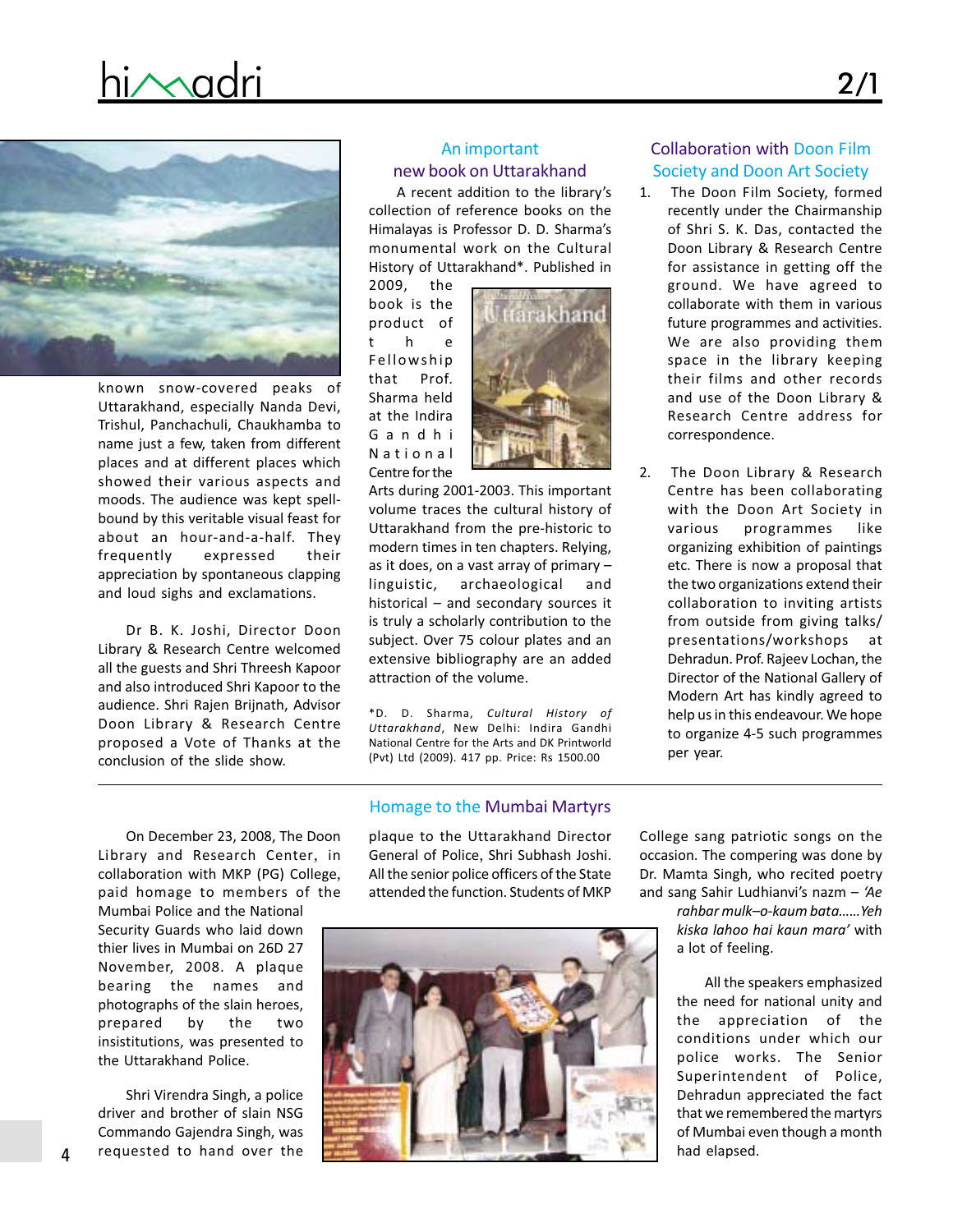# hi $\sim$ adri

## From the Director

We are happy to bring you the second issue of our newsletter Himadri. We have been greatly encouraged by the enthusiastic response that we have been receiving from all our supporters and well-wishers. While a few have written to us expressing their appreciation of our efforts, a large number have responded verbally. The first issue of Himadri has also served a very useful purpose for us. It has drawn many more

people to the library and our membership is steadily on the rise. There could be nothing more satisfying than this. A library, after all, exists only for its readers. Without readers we would exist in not so splendid isolation – no matter how good a collection of books and other materials we may boast of. As the popular saying in Hindi goes Jangal main more naacha, kisne dekha? We certainly do not wish to be a jungle ka more. We will continue to welcome more and more readers, despite being seriously constrained for space. This is a sentiment shared by all colleagues in the library. Here I seek your indulgence in sharing an incident that took place a few weeks back. One morning I found pastries being distributed to all members of the library staff. When I asked who was being so generous and what the occasion was, I was very pleasantly surprised, and also deeply touched, to be informed that one of our colleagues, Manoj Panjani, was behind the gesture in honour of the library membership having reached 200! This was a spontaneous gesture on his part and speaks volumes for the commitment and dedication that he, and indeed all other staff members, have towards the institution.

In the last newsletter I had mentioned that our endeavour is to make the library a living institution that connects with the citizens of Dehradun on a regular basis, instead of only a repository of books. Books, no doubt, are the most important part of a library; we really cannot think of a library without books. We are therefore devoting most of our effort and resources to building our collection of books; we are also attempting to go beyond that and organising various activities like talks on issues of current topical and general interest, seminars and workshops, quiz competition for school children and essay competition for school teachers. We are also collaborating with the newly-formed Doon Cinema Society. Our collaboration with the Doon Art Society, referred to in the previous edition of this newsletter, continues. We have many more plans, which we hope to take up subject to the availability of sufficient resources.

Growth in the number of books and membership has brought with it a new set of problems for us. We are now facing a severe shortage of space. There are various



manifestations of the space crunch. We are now on the verge of displacing the office tables of the Librarian and Accountant which so far have been placed in the main stack room. Very soon we will have to add a few more book racks, which perforce will have to be accommodated where the office tables of these two officials are at present located. The inside reading room, meant for members, is being used regularly by a

number of young readers. Unfortunately it cannot accommodate any more readers. The Assistant Librarian, who had his seat in the room has had to be shifted out to accommodate one more table for readers. While it does warm our heart, and give us considerable satisfaction, to see the reading room being used by a room full of enthusiastic young people, it also saddens us to realize that we cannot accommodate any more.

We are trying to cope with this problem as best as we can. We have recently enclosed the front verandah and shifted the newspaper and magazine reading room here. Not only has this spared the old reading room for additional office space, it has also provided a well-lighted and airy reading room for people who come into the library for reading newspapers and magazines. An additional bonus is that we are now able to exercise better supervision over this reading room. In the past, when it was a bit isolated from the main library, we had been receiving frequent complaints from our users about excessive noise emanating from there. This problem has now been overcome to a very large extent.

I wish to conclude by once again asking our readers to kindly help us improve the services provided by the library by sending in their suggestions. We not only look forward to hearing from you, but also welcome all constructive suggestions. On our part we will try our best to act on these, of course within the limitations of our constraints – mainly of space, money and personnel. I can share with you how we have responded in the past to some of the complaints/ suggestions of our readers. Regular visitors to the library may recall that in the past the main entrance to the stack room and the rear verandah that goes through the inner reading room was open in the front and rear verandahs. Some readers complained that at times there was excessive noise coming from these places. Realizing the genuineness of the complaint we shifted the front entrance a few feet to the right, put up glass doors in the front entrance and the exit to the rear verandah. We then provided a narrow passage that separates the reading room from the entrance to the stack room by using the journal racks as a makeshift partition. This has eased the problem of noise to a large extent. Our readers also seem to be satisfied for the present. So, please do favour us with your suggestions, complaints and views. We are listening. Hopefully we will also respond.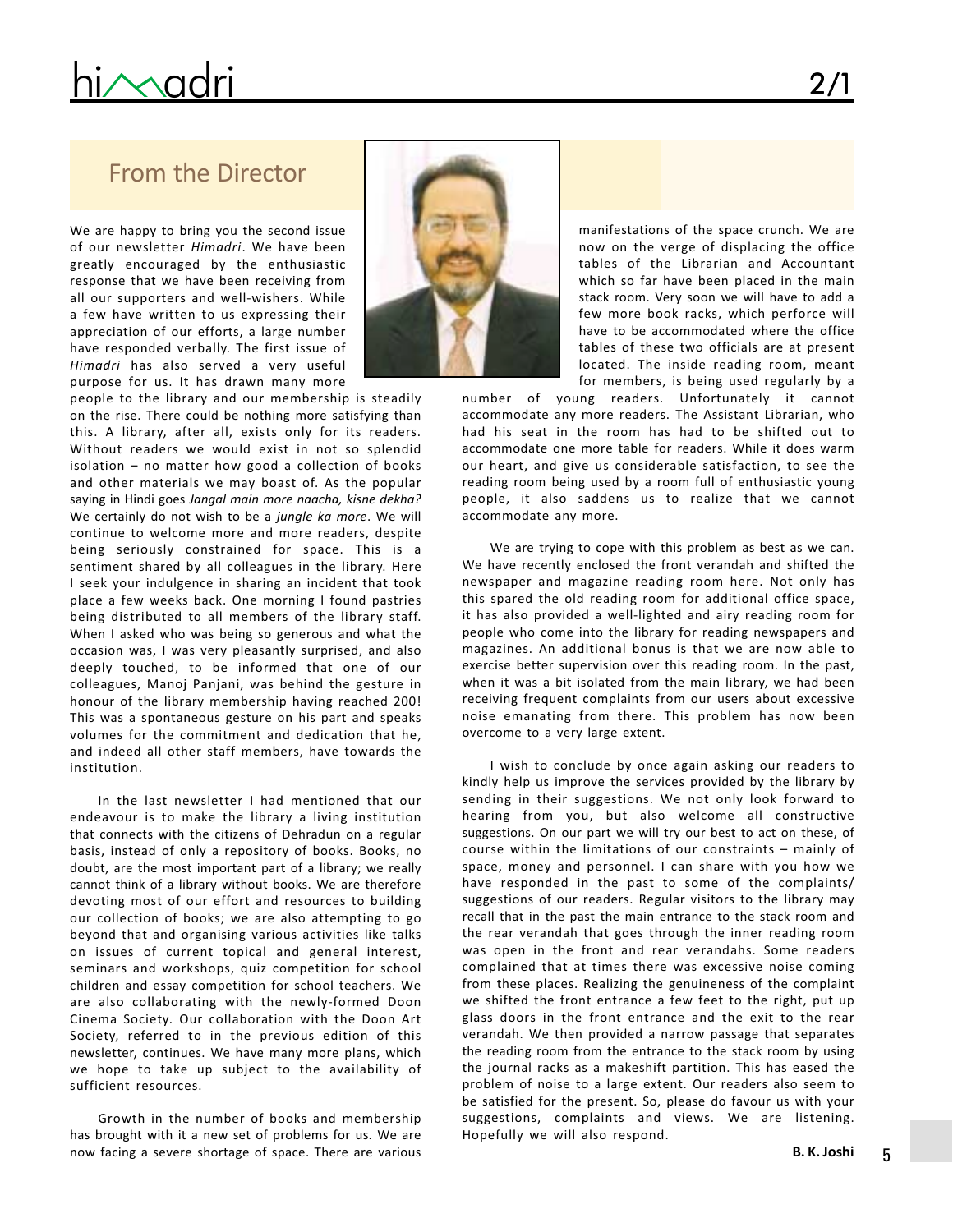## *Lecture-6*

## The Doon University: A New Paradigm



n April 4, 2009 Prof Girijesh Pant, Vice Chancellor of the Doon University delivered a lecture on The Doon University : A New Paradigm. Explaining the meaning of the term he said that the university had to function to meet the demands of the present day educational needs. In the recent past because of the rapid economic growth fuelled by the growth of the service sector, rather than agriculture or industry, a number of institutions training people in information technology-related skills sprang up. The value of traditional education went down and the distinction between skill and knowledge got blurred. The new education system according to Prof. Yashpal has been producing "knowledge coolies". The challenge before the educationist today is to

redress the imbalance between knowledge and skills.

The function of Doon University, according to Prof. Pant, has to be to integrate teaching and research. The Planning Commission and the Knowledge Commission have emphasized that India should become a knowledge super power. If that is to happen our higher education system must build the capacity to innovate. This will be possible only when the standard of research is upgraded. There has to be an effort to see that research addresses the problems of our society and also offer solutions to the problems. The Doon University must became a part of the solution to the problems of Dehradun, Uttarakhand and even India.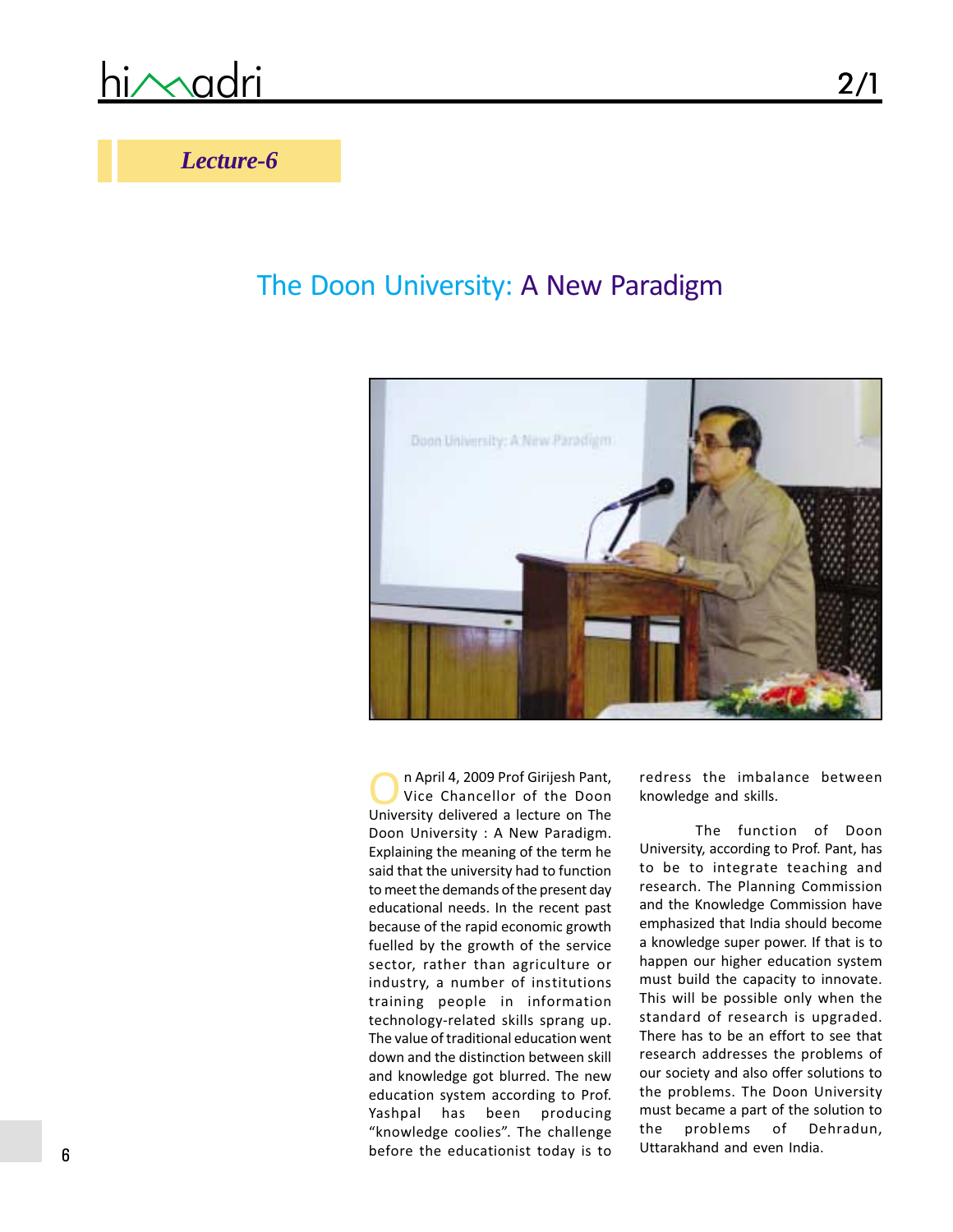## Local Versions of the Râmâyana Tradition in Uttarakhand Discovered\*

group of eminent historians affiliated to the Doon Library & group of eminent historians<br>affiliated to the Doon Library &<br>Research Centre have recently discovered two local versions of the Ramayana in Uttarakhand – one from the Jaunsar-Baur region of Dehradun district and the other from the Askot region of Pithoragarh district. As is well known local contexts have played a significant role in the proliferation of the Ramayana story, and a vast diversity is found in different tribal accounts of the Râma stories all over India.

This diversity in the Ramayana tradition, which undermines the hegemonic view that Vâlmîki's Ramayana represents the ur text, is explained as "a pool of signifiers" and each author or performer "dips into it and brings out a unique crystallization, a new text with a unique texture and a fresh context…In this sense, no text is original, yet no telling is a mere retelling". This has led scholars to suggest that there are "Many Ramayanas".

The Râma–Chhâdî (Story of Rama) of Jaunsar-Baur (District Dehradun) narrated by Madan Das, the devâla of God Bâsika, recently brought to light has many noteworthy features of local perception which may be divided into 16 episodes occurring in the original "telling":

Mahâdeva figures as creator of Machhindranâtha, Gorakhanâtha, Bhashmâsura and Hanumâna, and

builder of Mathura, Dwarika and Lanka; the name Bhîma Sena occurs in the list of the râkshasas (episode 1).

Mahâbhârata is referred to as Pândavâina, and the Ramayana as "Jodha Bhârata" (episode 2).

The story mentions Dasaratha's queens as Auvasyalayâ and Kausalyâ, who are sisters of Janaka, whose identity is not given.

Interestingly, it refers to the birth of Rama in Ayodhya, of Sîtâ in Lanka and of Hanumana in Mount Kailâsa taking place on the same day. It further says that Mandodarî gave birth to Sita and then threw her in a shrub, whence jackals took her to Ayodhya, and raised her. Sita is married to Rama on the initiative of Nârâyana, a character by himself (episode 3).

Dasaratha accidently kills his sister's son Sravana Kumâra, whereupon his sister curses him. Consequently he is seriously wounded and Kaikeyi as a physician and daughter of a rishi cures Dasaratha. In return she is married to him and her son Bharata is crowned and Rama is exiled (episode 4).

While in exile Rama, Sita and Lakshmana approach a village where in the Kolta (the lowest Scheduled Caste of Jaunsar-Baur) settlement they are taken for demons (dânava) and chased away with sticks. In the Brahmin settlement they are welcomed with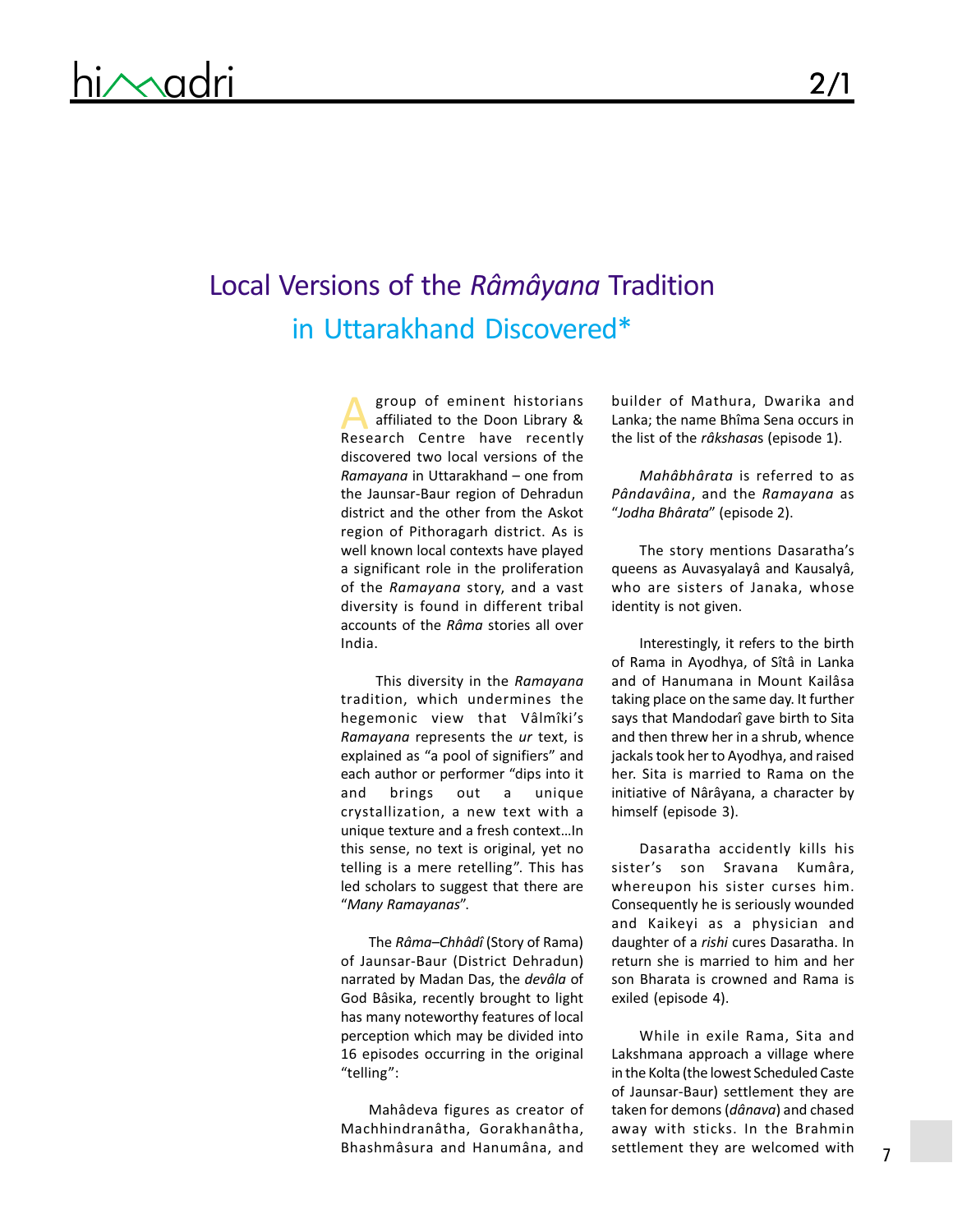# hi $\sim$ adri 2/1

prayers and incense. Soon after, Sita constructs Dhârânagarî at Kishkindhâ (episode 5).

Narayana contrives by instigating Rama to ask Sita to show him her "agni patala" (a cloth that envelops Sita's aura) so that her body is exposed to emit moon-light and sun-rays to dazzle Râvana. Ravana experiences the dazzle, learns about Sita and decides to marry her. Mandodarî persuades him not to commit this sin as Sita is their daughter (episode 6).

Ravana sends his sister Kâkaiutî to Rama and Sita to negotiate the marriage, and Lakshmana cuts her nose. Then Ravana sends Sunamautâ to help him abduct Sita. Sunamauta takes the form of an *auimu* (a high altitude species of wild goat). The respective roles of these characters, though by and large conforming to the story of Ramayana, are found in new settings with new names.

Satires of jackal and porcupine on the abduction of Sita leading Rama to curse them are also local conceptions. Significantly, porcupine addresses Rama as belonging to the "Nandana" lineage (episode 9).

Interestingly, whereas the famous life-saving herb Sanjivani is said to grow -in Kishkindha (episode 7), the herb that cures Lakshmana of his fatal wound is simply termed as "jaudî" (herb), which grows in Kailasa. To confuse its identification the rakshasas sing the tune of "Pau Bârâ", ultimately physician Sukhanda identifies it (episode 10).

Hanuman's mother Anjani reveals that by pulling out "Kâla" lodged in one of the corners there, Lanka can be demolished, and that there exist only three jatî satî (steadfast righteous) persons who can do that. Rama's name is conspicuous by its omission among the *jatî satî*. Accordingly, Lakshmana shoots "kâlakânda" arrow, Star Sukra follows suit, and thus a bridge of

arrows is formed to cross into Lankâ (episode 11).

Rama having shot arrow at Bâli is eventually pleased with him and makes him alright again (episode 12).

Hanumana's feats like jumping over the sea to reach Lanka, allying with sage Andhaka and Kaliyuga, seizing fire from "Râhu" and "Ketu" and throwing it at Lanka, fouling Lanka, pretending to be ill, asking for an iron mace weighing a hundred maunds, etc., and ultimately setting fire to Lanka are local in perception (episode 13).

The sea freezing into ice to turn into a bridge to facilitate Rama's army crossing to Lanka is an interesting example of local vision (episode 14).

An excellent example of how the might and colossal size of a demon like Kumbhakarna can be perceived in local context can be seen in the description of Kumbhakarna's deep sleep due to which his body turns into a jungle (episode 15).

Significantly, in the local version of the Rama Story it is Ravana's consort Mandodari who conveys to Rama the secret of Ravana possessing ambrosia

in his naval, which is sucked by big black bees created by Rama. Ultimately, Rama beheads Ravana with a sword. In the concluding lines the birth of Krishna incarnation of Rama is alluded to in the promise Rama gives to Kakaiuti with the condition that he would not drink her milk (episode 16).

It is interesting to note that whereas several miracles are attributed to Sita, by and large Rama appears as an ordinary person, so much so that when he tries to prove himself as jati sati he fails. Furthermore, while in Ravana's captivity in Lanka, Sita takes a dig at Gods saying they are used to quarrelling and eat by begging. Maybe this accounts for woman's superiority in the polyandrous society?

\* Abstracted from the paper: "The Râmâyana in the folklore of Jaunsar-Baur (District Dehradun), Uttarakhand Himalaya" by Maheshwar P. Joshi\*\* and Lakshmi Kant Joshi\*\*\*, being presented to an International Seminar on Oral Epic Tradition in Himalaya, Kathmandu September 8-11, 2009.

\*\* Honorary Fellow, Doon Library and Research Centre, Dehradun; former Member, Central Advisory Board of Archaeology, Government of India; former Professor & Head, Department of History, Kumaun University, Nainital; Collaborator, CNRS, UPR 299, Villejuif, France.

\*\*\* Research Scholar, Department of History, D.A.V. (P.G.) College, Dehradun; Honorary Research Associate, Doon Library and Research Centre, Dehradun.

## Congratulations Prof. Anoop Chandola

The Doon Library and Research Center congratulates Prof. Anoop Chandola, Professor Emeritus of East Asian Studies,University of Arizona, USA and a practicing Hindu priest on receiving the prestigious National Indie Excellence Award for his anthropological novel The Dharma Videos of Lust: Mysteries of Indian Religions (UKA press, London, 2008). Based on Prof.Chandola's own life ,the novel tells the story of Mohan Chaube,who leads a double life – as a Brahmin priest,and as a radical university professor.The book has also received "Best Books Award" of 2006 from USA Book News in the category of Religion.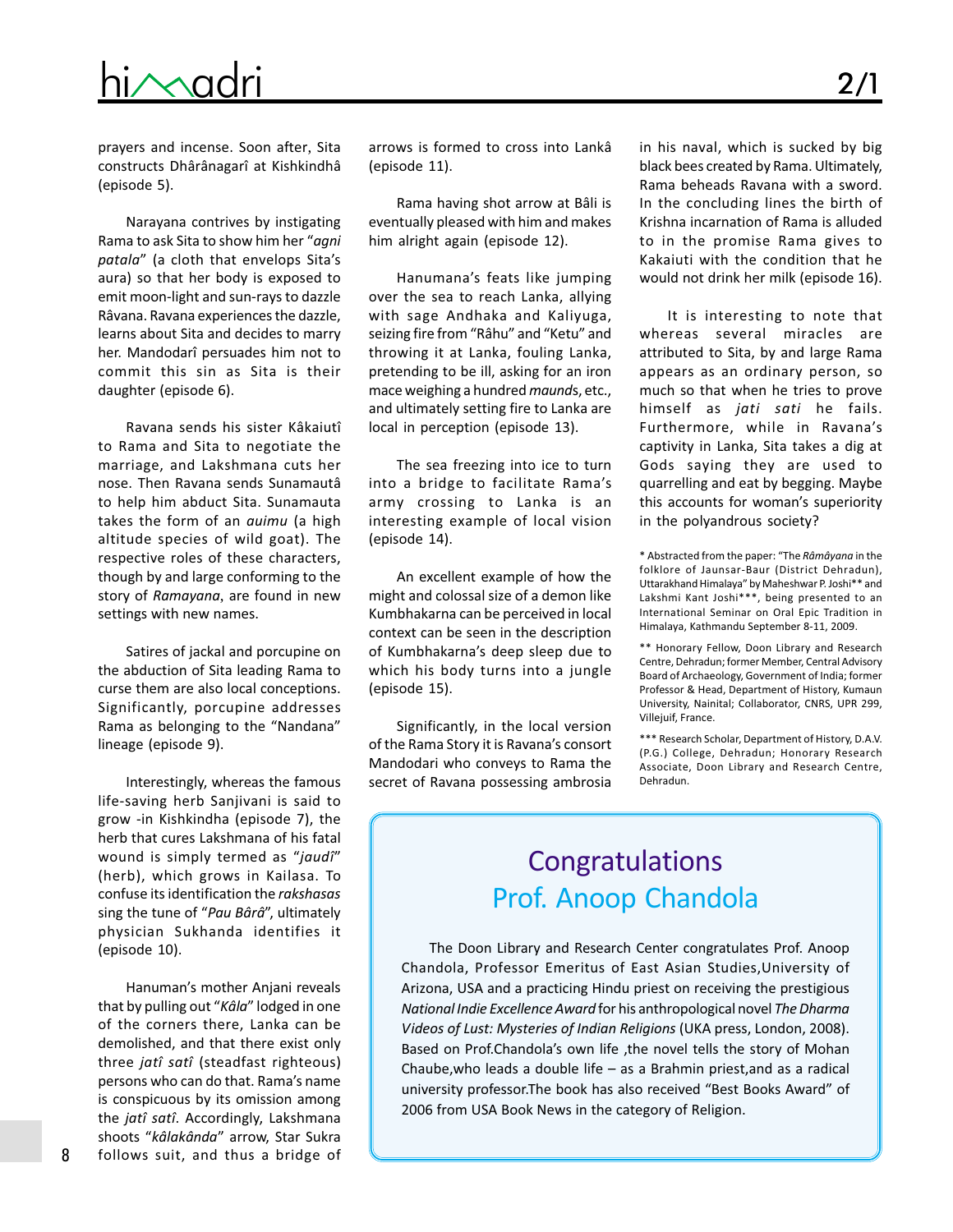# Introduction to Nineteenth Century Social History: Two Recent Compilations of Writings by Women

he importance of writings by women in the colonial period as a The importance of writings by<br>women in the colonial period as a<br>source of social history cannot be over emphasized. Recently Chandani Lokuge has brought out a compilation of the prose and poetry of Toru Dutt under the title Toru Dutt: Collected Prose and Poetry. Toru Dutt lived only for 21 years, but the period of her life (1856 to 1877) is very significant in the context of Indian history.

Like Raja Ram Mohan Roy and Akshay Kumar Dutta, Toru Dutt also tried to evaluate Hindu religious beliefs with the yardstick of rationalism and logic in her poetic work "Ancient Ballads of Hindustan". Toru Dutt's family had rebelled against contemporary society by converting to Christianity in 1862. Her father Govin Chunder Dutt was her educator. Toru Dutt also got an opportunity to travel to Europe, which was an unusual and rare privilege for women of that period.

This collection by Chandani Lokuge contains not only Toru Dutt's poetry but also two novellas, namely de Mademoiselle d Arvers (originally written in French) and Bianca or The Spanish Maiden. These novels show the extent of Toru Dutt's wide reading of the English classics. This work also contains Toru Dutt's letters which are important for the insight they provide into her reading in European Literature.

#### II

Last year Meera Kosambi translated some works of Kashibai Kanitkar, which include two novels, Rangarao and Palkicha Gonda (translated as The Palanquin Tassel).

Both these novels had a long gestation period. Rangarao began to be serialised in a monthly magazine published by Kashibai's husband Govindrao Kanitkar. Its publication was disrupted by the untimely end of the magazine in 1898. It was finally published in 1903. Palkicha Gonda was completed in 1897. But it began to be serialized in a magazine, Navyug, only in 1913. This magazine too folded up, interrupting the serialization of the novel. It was finally published in 1928. The former novel advocated a higher age of marriage for women while the latter proposed economic independence for widows and deserted wives.

Among the other writings included in this volume is a biography of Anandibai Joshi, one of the first two women doctors of India. Anandibai went to the United States to study medicine.Kashibai presents her subject as a role model for other women. My Education is a work of autobiographical nature. Kashibai was married at the age of 9, as was the practice then. Her husband Govindrao was just a student at the time. She has mentioned that once she overheard her husband talk to his friends about the desirability of having an educated wife. After that she began to study clandestinely. Her dilemma was shared by most of the reformers' wives, caught as they were between their husband's expectations that they should be educated and attend public functions, and their family's insistence that they should respect convention, remain illiterate, and confined to the home. In 1881 she saw her name in print when an essay written by her was published

in Subodh Patrika published by the Prarthana Samaj. She was punished by the women members of her family for this "crime" and forced to do all the difficult and laborious work in the house. Undeterred she continued her pursuits. In 1889 she was one of the ten women to attend the session of the Indian National Congress and the first All India Women's Convention held in Bombay. My Education is an important document for understandjng the motivation of a woman to carve an identity for herself.

In 1889 Kashibai wrote a review of Pandita Ramabai's The People's of the United States. Here she compares the position of Indians vis-a-vis their colonial masters with the relationship which Indian women had with their men. In 1917 a delegation of women led by Sarojini Naidu met the Secretary of State Edwin Montague, and demanded that the franchise for the legislatures, which were to be created, should be extended to women. Next year at the annual session of the Congress, Anasuyabehn Sarabhai moved a resolution asking the party to assist Indian women to get those very rights which it was demanding for the Indian people.

Both these books, by Chandani Lokuge and Meera Kosambi, are important source material for scholars studying nineteenth century social history.

#### References

- 1. Toru Dutt, Collected Prose and Poetry, Edited with an Introduction by Chandani Lokuge, New Delhi, 2008
- 2. Meera Kosambi, Feminist Vision or 'Treason Against Men'? Kasibai Kanitkar, Ranikhet, 2008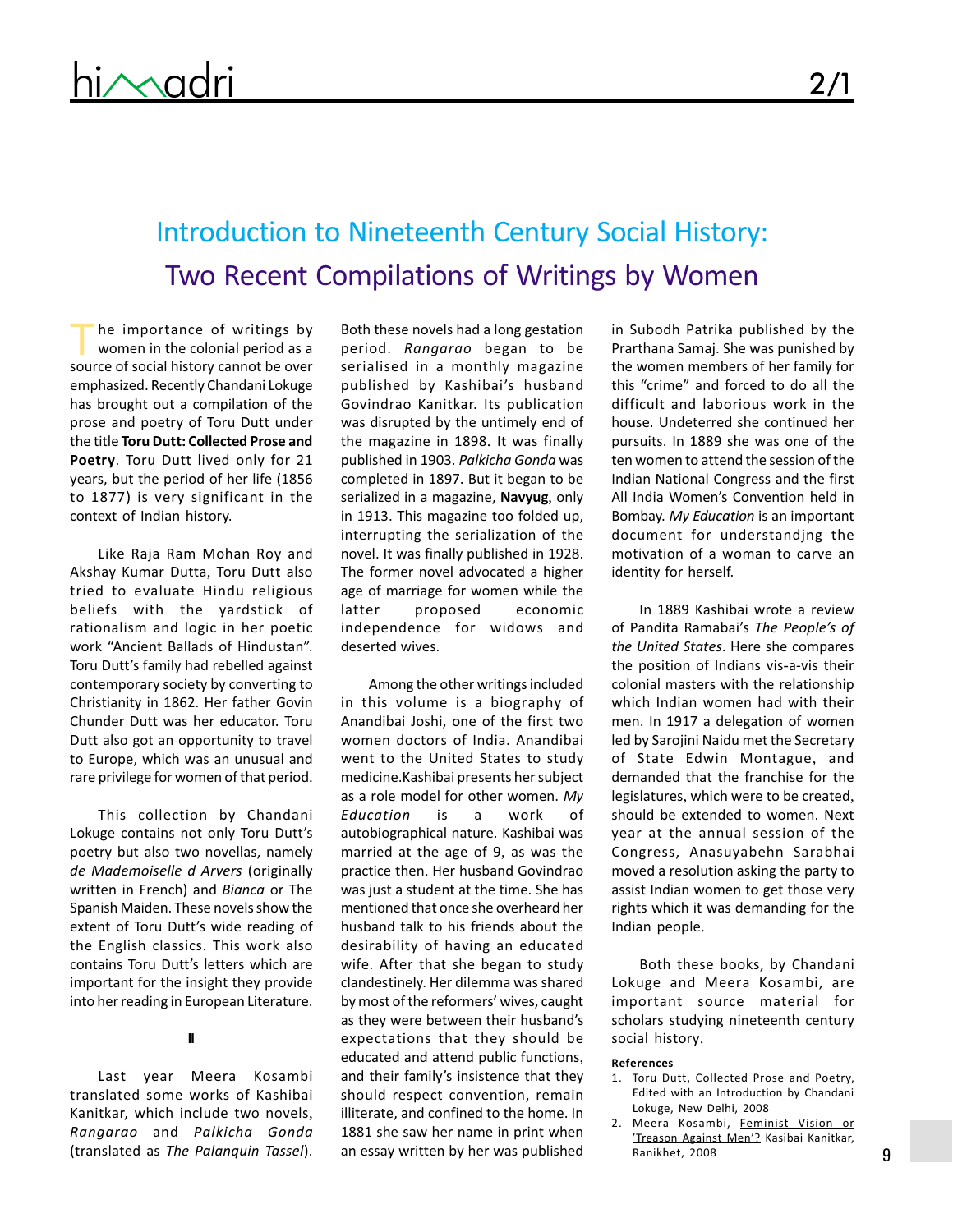# hi/madri

समाचार-सार

### पुस्तकों की संख्या <u>पहुंची 7709 से ऊपर</u>

दून पुस्तकालय एवं शोध केन्द्र के पुस्तकालय में (31मार्च 2009 तक) पुस्तकों की संख्या 7709 हो



गयी है। पिछले वर्ष मार्च में यह संख्या 4385 थी। इस वर्ष 21फरवरी 2009 को केन्द्र की पुस्तक चयन समिति द्वारा 500 के करीब पुस्तकें चयनित की गयीं। इससे पूर्व 28 अप्रैल व 25 जुलाई 2008 को भी पुस्तक चयन समिति द्वारा कई पुस्तकों का चयन किया गया था। नई दिल्ली के श्री चारुशेखर गुप्ता द्वारा पुस्तकालय को 745 पुस्तकें व पत्रिकाएं भेंट की गयीं। इस समय पुस्तकालय में स्थानीय व राष्ट्रीय स्तर के 19समाचार पत्र, 11 पत्रिकाएं व 48 शोध पत्रिकाएं उपलब्ध हैं। 31मार्च 2009 तक पुस्तकालय सदस्यों की संख्या 231 हो चुकी थी।

## दून पुस्तकालय एवं शोध केंद्र मे कार्यरत सदस्यों का शैक्षिक भ्रमण

आकर भ्रमण दल के सदस्यों को राजाजी नेशनल पार्क की स्थिति, वहां के पर्यावरण और वन्यजीवों की जानकारी दी। पर्यावरण में वन्य जीव -जन्तू व कीट– पतंगों की महत्वपूर्ण भूमिका का सन्दर्भ देते हुए उन्होंने इनके संरक्षण की ओर पर्याप्त ध्यान देने की जरुरत बतायी |उन्होंने स्वार्थी लोगों व तस्करों द्वारा वन्यजीवों को पहुंचाये जाने वाले नुकसान पर गहरी चिन्ता व्यक्त की। श्री रसायली ने वन्यजीवों की सामान्य प्रकृति तथा उनके व्यवहार पर भी सारगर्भित जानकारी दी। उनका कहना था कि हमें वन्यजीवों से आदर भाव के साथ पेश आना चाहिए क्योंकि वे अत्यन्त संवेदनशील होते हैं। पर्यावरण एवं वन्यजीव संरक्षण के लिये उन्होंने समाज में जागरूकता कार्यक्रम चलाये जाने की बात) कही | राजाजी नेशनल पार्क में भ्रमण के दौरान पर्यावरण को स्वच्छ व संरक्षित रखने के लिये उन्होंने वहां गन्दगी न फैलाने तथा प्लास्टिक व पालीथीन बैग न ले जाने की अपील की। दून पुस्तकालय एवं शोध केन्द्र निदेशक प्रो0 बी0के0जोशी तथा सलाहकार श्री राजन बृजनाथ भी इस शैक्षिक भ्रमण दल में शामिल हुए।



दून पुस्तकालय एवं शोध केन्द्र में कार्यरत सदस्यों का एक दिवसीय शैक्षिक भ्रमण व पिकनिक का आयोजन रविवार, 15 मार्च 2009 को किया गया। इसमें दून पुस्तकालय एवं शोध केन्द्र में कार्यरत सदस्य व उनके पारिवारिक जनों सहित कुल 30 लोग शामिल हुए। शैक्षिक भ्रमण के अर्न्तगत सदस्यों ने राजाजी नेशनल पार्क के चीला अभयारण्य के पर्यावरण, जीव - जन्तु व पेड़ पौधों का अवलोकन किया और उनसे सम्बन्धित जानकारी प्राप्त की। भ्रमण से पूर्व राजाजी नेशनल पार्क के निदेशक श्री रसायली ने दून पुस्तकालय एवं शोध केन्द्र में

> कूल क्षेत्र : 820.42 वर्ग कि0मी0 शामिल जनपदः देहरादून, हरिद्वार व पौड़ी। **वनस्पति**: साल, खैर, शीशम व अन्य मिश्रित। वन जीवः टाइगर, लैपर्ड, भालू, चीतल, हाग डीयर, सांभर, नीलगाय, गोरल, कोबरा, हाथी, लंगूर, हार्नबिल, किंगफिशर इत्यादि ।

राजाजी नेशनल पार्क की स्थापना वर्ष 1983 में तीन अभयारण्यों 1. राजाजी अभयारण्य (1948) 2. मोतीचूर अभयारण्य (1964) 3. चीला अभयारण्य (1977) को मिलाकर की गयी।



 $2/1$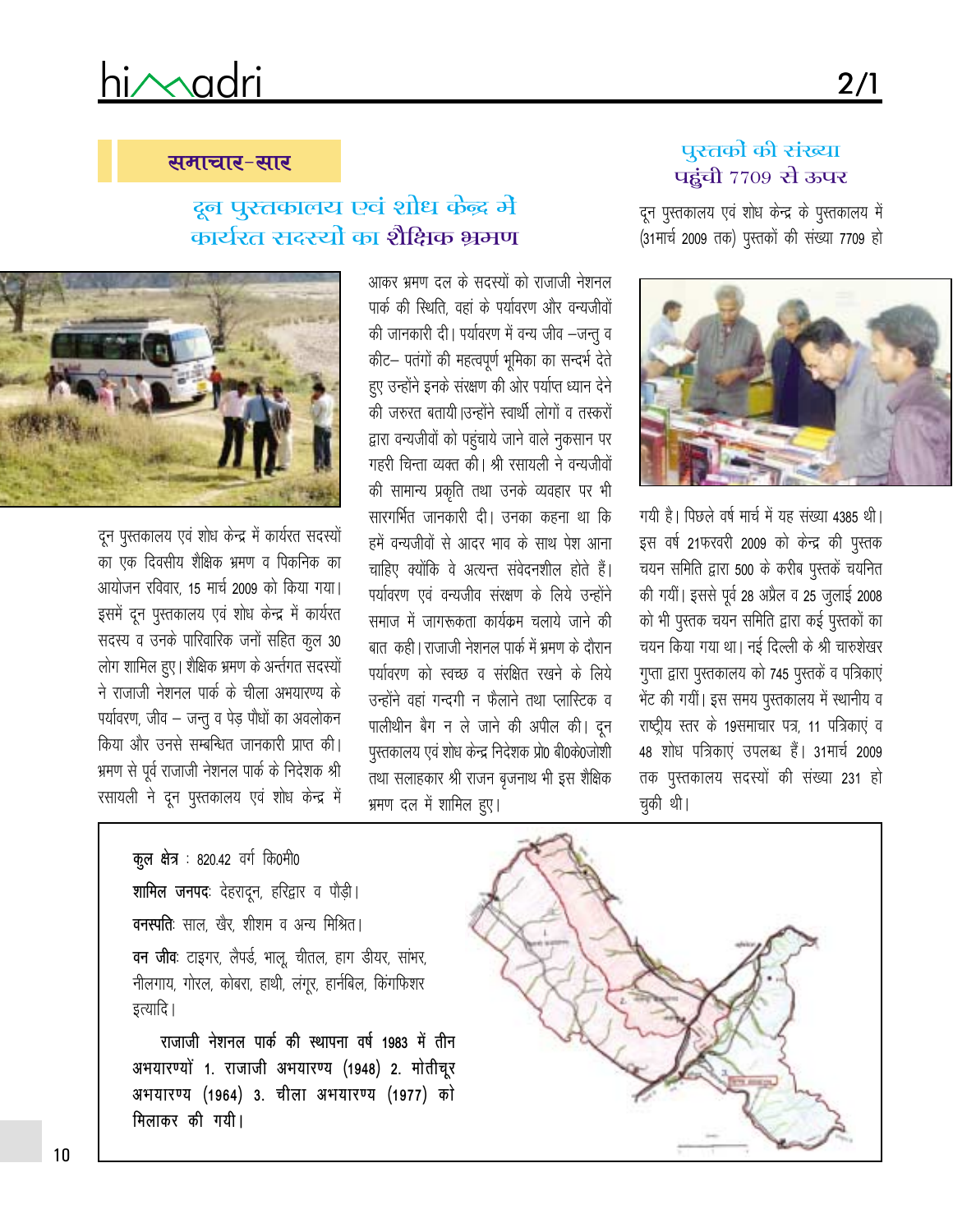himadri

### व्याख्यान 3

# हिमालय और जलवायु परिवर्तन



न पुस्तकालय एवं शोध केन्द्र के व्याख्यानमाला का तीसरा व्याख्यान प्रो0एस0पी0 सिंह, पूर्व कुलपति गढ़वाल विश्वविद्यालय, श्रीनगर, द्वारा हिमालय और जलवायु परिवर्त्तन विषय पर दिनांक 29 जनवरी 2009 को रीजेन्ट होटल में दिया गया। प्रो0सिंह के अनुसार वर्ष 1977 के पश्चात विश्व का औसत तापमान प्रति दशक 0.6 प्रतिशत बढ़ रहा है। तापमान में हो रही इस वृद्धि के कारण हिमालय क्षेत्र की जलवायु में परिवर्त्तन दिखायी देने लगा है। आने वाले समय में इसके कई गम्भीर परिणाम सामने आ सकते हैं। प्रो0सिंह ने कहा कि भूमण्डलीय तापमान की वृद्धि का असर एल्पाइन ईकॉलौजी पर पड़ रहा है। कई पादप प्रजातियां विलुप्ति की कगार पर हैं। बुग्यालों में उगने वाले तमाम औषधीय पौधां तथा ब्राउन ओक को सबसे अधिक क्षति पहुंच रही है।

हवाला देते हुए उन्होंने कहा कि वहां अब सेब का उत्पादन धीरे-धीरे घटता जा रहा है,जबकि धान, आम तथा दालों (गरम जलवायु में पैदा होने वाली फसलों) का उत्पादन बढ़ रहा है। इस स्थिति से एक तरह से जलवायु परिवर्त्तन का संकेत मिल रहा है। हिमालय क्षेत्र में न्यून तापमान होने के कारण जहां मच्छरों का नामों निशान तक नहीं मिलता था वहां अब मच्छर व अन्य कीट पतंगे दिखलायी देने लगे हैं। भूमण्डलीय तापमान के बढ़ने से हिमालय क्षेत्र के शीतकालीन पर्यटन पर भी प्रभाव पड़ रहा है। शीतऋतु में जहां कम बर्फबारी हो रही है वहीं वार्षिक वर्षाचक्र की समय अवधि में भी कमी आ रही है।

प्रो0एस0पी0सिंह ने स्लाइड्स के माध्यम से आँकड़ों, रेखाचित्रों व मानचित्रों का प्रदर्शन कर सम्बन्धित विषय पर महत्वपूर्ण जानकारी दी और कहा कि हिमालय क्षेत्र भारतीय महाद्वीप के लिये

हिमाँचल प्रदेश में किये गये एक अध्ययन का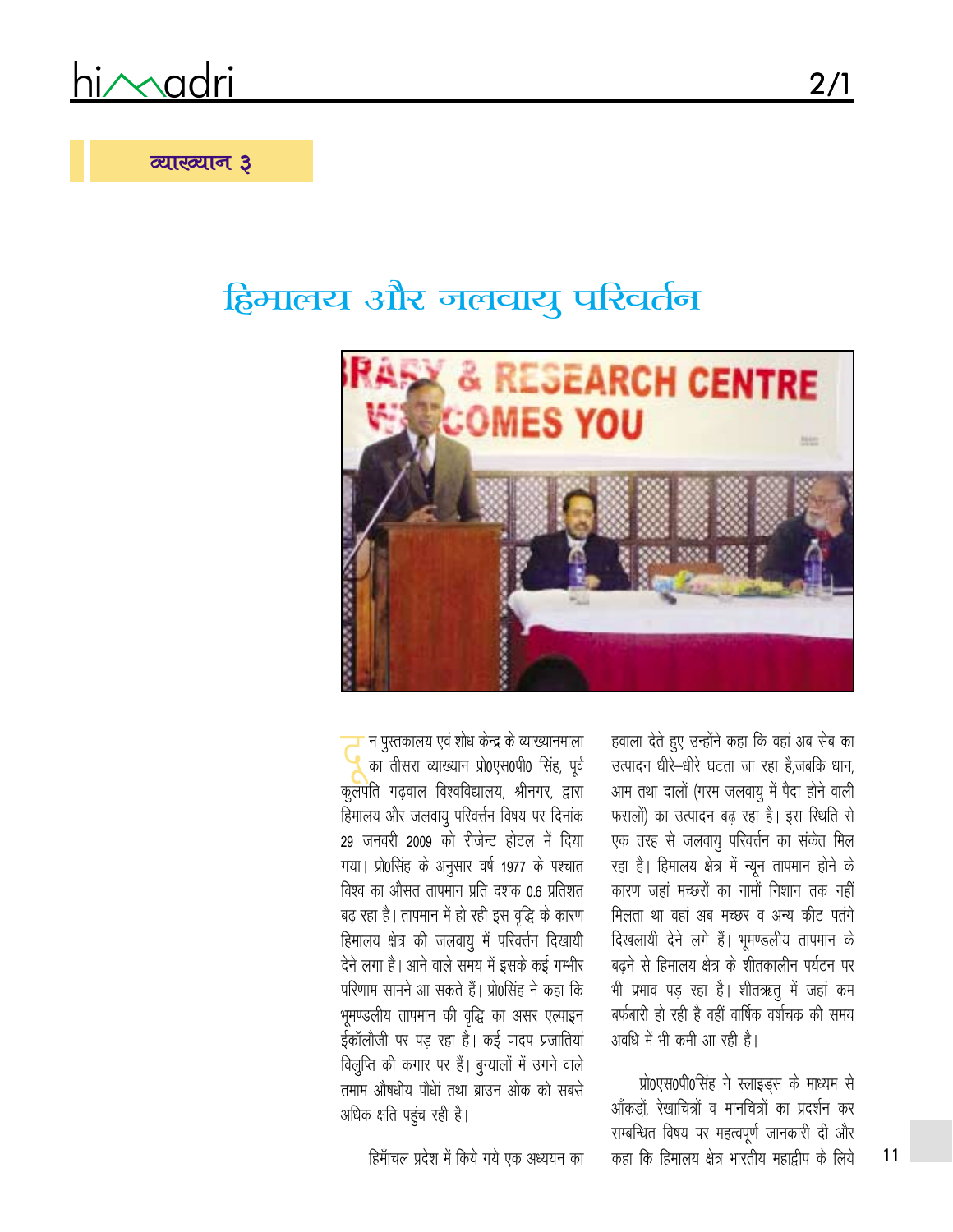# hi/Madri

कई मायनों में महत्वपूर्ण है। वह जहां दक्षिण की नम हवाओं को बिखरने से रोकता है वहीं उत्तर की ठण्डी हवाओं को भी इस भूखण्ड में आने से रोकता है। हिमालय क्षेत्र में बर्फ का अथाह भण्डार मौजूद है, जिसमें हजारों छोटे बड़े हिमनद स्थित हैं। हिमनदों से निकलने वाली नदियों ने ही गंगा – यमुना जैसे महत्वपूर्ण मैदान का निर्माण किया है। अगर इसी तरह भूमण्डलीय तापमान बढता रहा तो आने वाले 8–10 दशकों में अधिकांश हिमनदों पर व्यापक दुश्प्रभाव पड़ेगा और कई हिमनद समाप्ति के कगार पर हो सकते हैं।

प्रो0सिंह के विचार में इस सन्दर्भ में व्यापक अध्ययन कार्य किये जाने की जरुरत है। इस कार्य के लिये उन्होंने पर्याप्त आँकड़ों की आवश्यकता बताते हुए कहा कि हमारे पास ऐसे आँकड़ों की बेहद कमी है। इस दिशा में सरकारी और वैज्ञानिक संस्थानों को पारिस्थितिकी से जुड़े आँकड़ों को एकत्रित करने का कार्य करना चाहिये। उन्होंने यूनाइटेड नेशन्स एन्वायरमेंटल प्रोग्राम( यू०एन०ई०पी०) तथा यूनेस्को द्वारा हिमनदों पर किये जा रहे अध्ययन के बारे में बताया कि विश्व भर के 127 हिमनदों को इस अध्ययन में रखा गया है लेकिन भारतीय हिमालय के मात्र 2 ही हिमनद इसमें शामिल किये गये हैं, जिसमें एक हिमनद जम्मू कश्मीर तथा दुसरा हिमाँचल प्रदेश का है। समुचित अध्ययन के लिये कूछ अन्य हिमनदों को भी इसमें शामिल किया जाना चाहिये।

व्याख्यान के समापन के पश्चात प्रो0सिंह से सभागार में उपस्थित कुछ श्रोताओं ने सम्बन्धित विषय के महत्वपूर्ण बिन्दुओं पर सवाल–जबाब कर अपनी जिज्ञासा का समाधान भी किया। व्याख्यान शुरु होने से पहले दून पुस्तकालय एवं शोध केन्द्र के निदेशक प्रो0बी0के0 जोशी ने प्रो0सिंह का स्वागत किया और हिमालय से जुड़े सामयिक विषयों पर चर्चा के लिये दुन पुस्तकालय एवं शोध केन्द्र की ओर से आयोजित किये जाने वाले व्याख्यानों की जानकारी दी। दून पुस्तकालय एवं शोध केन्द्र के सलाहकार श्री राजन बृजनाथ ने व्याख्यान के समापन पर प्रो0सिंह एवम् सभागार में उपस्थित श्रोताओं को धन्यवाद ज्ञापित किया। निदेशक प्रो0 बी0 के0 जोशी ने हिमालय के पारिस्थितिकी, पर्यावरण व अन्य विषयों से सम्बन्धित आँकड़ों के संग्रहण के लिये पहल किये जाने की जरुरत बतायी। उन्होंने इस कार्य के लिये दून पुस्तकालय एवं शोध केन्द्र की ओर से यथासम्भव सहयोग देने की बात कही।

इस व्याख्यान में तमाम पुस्तकालय सदस्य,पत्रकार तथा दून पुस्तकालय एवं शोध केन्द्र में कार्यरत सदस्य, शिक्षाविद, बुद्विजीवी, शोधछात्र, स्वैच्छिक संस्थाओं के प्रतिनिधि व छात्र, उपस्थित थे।



सम्माननीय डॉ0 जोशी जी.

सादर अभिवादन। 'हिमाद्रि' का प्रथम अंक मिला। धन्यवाद। आप दून लाइब्रेरी एण्ड रिसर्च सेण्टर में साहित्यिक और कलात्मक कार्यकलापों को नयी ऊर्जा प्रदान कर रहे हैं, यह जानकर बड़ी प्रसन्नता हुई। इतने अल्पकाल में बहुमूल्य पुस्तकालय का सुजन, व्याख्यानों का आयोजन और साहित्यकारों का सम्मेलन कर इस शोध केन्द्र ने अपनी प्रतिष्ठा बना ली यह सचमुच गौरव की बात है।

> –यशोधर मठपाल गीताधाम, भीमताल

आदरणीय श्री जोशी जी

आपने 'हिमाद्रि' का अक्टूबर –दिसम्बर 2008 का अंक भेजा बहुत धन्यवाद।आपका लिखा प्रथम आलेख पढ कर लगा कि आप व आपके साथियों ने किस तरह से देहरादून के जनजीवन को एक अनमोल वस्तू प्रदान की है। आप सबके प्रयासों की सफलता के लिये आपको बहुत बधाई।

रिसर्च एडवाइजरी कमेटी की बैठक ने भी शोध की अच्छी विषयवस्तू तय की है। 'गांध ी और उत्तराखण्ड' के अन्तर्गत गांधी के जीवनकाल व उसके उपरांत के अनेकों जन आन्दोलन,रचनाकार्यों व सामाजिक पुरुषार्थों को भी देखने, खंगालने व प्रस्तुत करने का अवसर होगा। इस प्रकार के अन्य विषयों पर किया गया शोध हमारे समाज के लिये भी मददगार साबित होगा।

मैं कभी देहरादून आने पर इस पुस्तकालय को देखने का समय निकालूंगी,ऐसा मेरा मन है।

> – राधा बहन अध्यक्ष, गांधी शान्ति प्रतिष्ठान, नई दिल्ली

Respected Dr. Joshi,

I have gone through the October-December 2008 issue of HIMADRI which I had received some time back. It is impressive.

This is a new and novel concept. I wish it to grow with atleast the same rate. In future it could take the shape of fully epuipped Advanced Centre on Library Sciences to cater the needs of other areas in the state.

Brainstorming on higher education is most timely. It is in bad shape in Uttarakhand and no one seems to be worried. Regards

Sincerely,

 $12$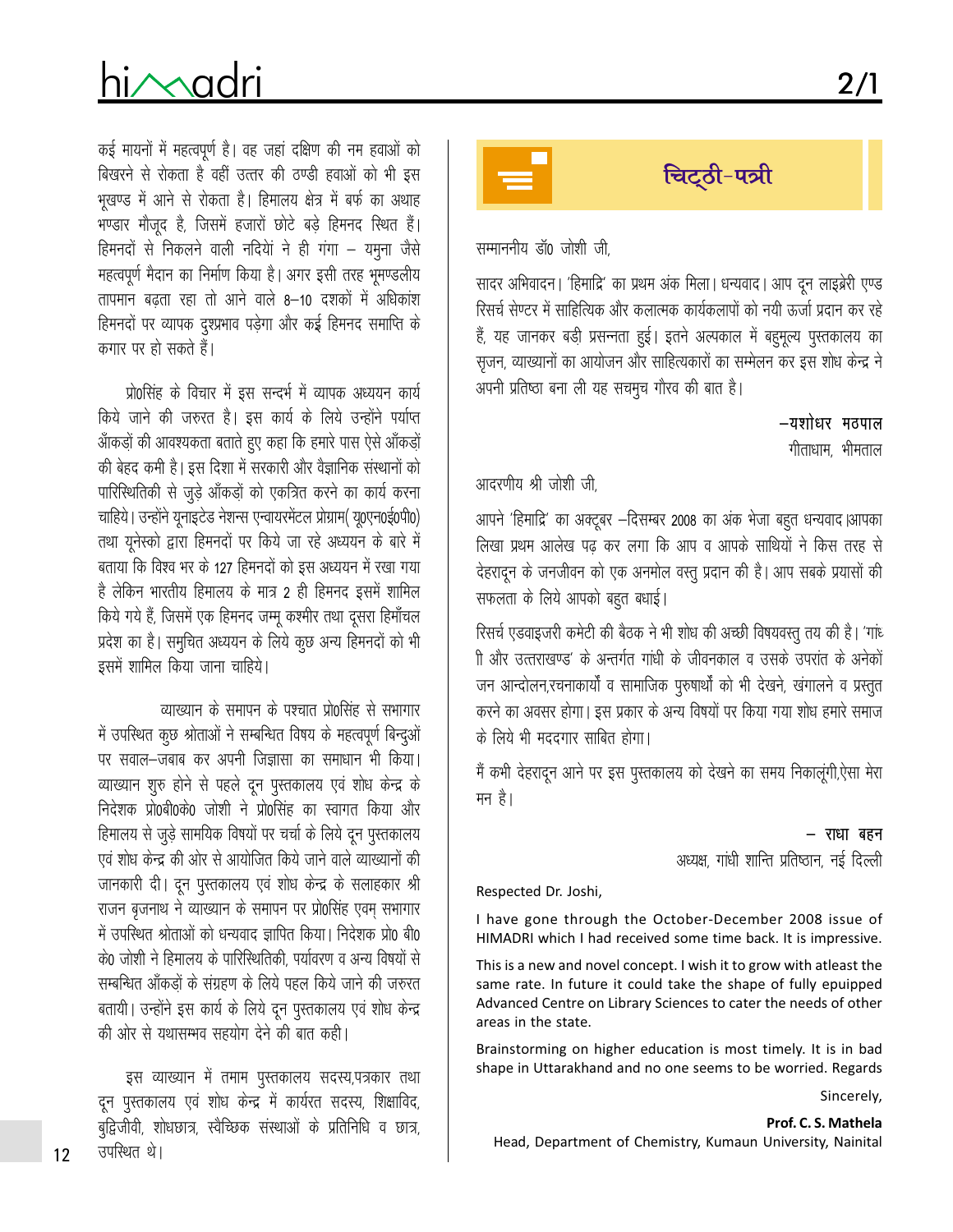<u>himadri</u>

व्याख्यान ४

# लोक माध्यम कठपुतली से संचार और शिक्षा



नांक 25 फरवरी 2009 को लोक माध्यम कठपुतली से संचार और शिक्षा विषय पर एक व्याख्यान का आयोजन किया गया। दून पुस्तकालय एवं शोध केन्द्र द्वारा आयोजित इस व्याख्यान में प्रसिद्व पुतुल कला विशेषज्ञ श्री रामलाल ने पारम्परिक कठपुतली माध्यम एवं संचार और शिक्षा पर महत्वपूर्ण जानकारी दी।

श्री रामलाल का कहना था कि लोग यह मानते हैं कि कठपुतलियां केवल पुरानी कथाओं

(धार्मिकता, वीरता से जुड़े प्रसंग) का ही प्रर्दशन करती हैं, जबकि ऐसा नहीं है। कठपुतलियां का संचार और शिक्षा में भी बहुत बड़ा योगदान है। इसके द्वारा शिक्षा को सरल सहज और रोचक बनाया जा सकता है। बच्चों में संचार व संप्रेषण की क्षमता बढ़ायी जा सकती है। श्री रामलाल ने दो लघु कठपुतली नाटकों पर्यावरण और मानव जीवन शैली पर आधारित *कहां है आदमी* तथा पशुओं के प्रति सदाचार भाव पर आधारित *वह बैल*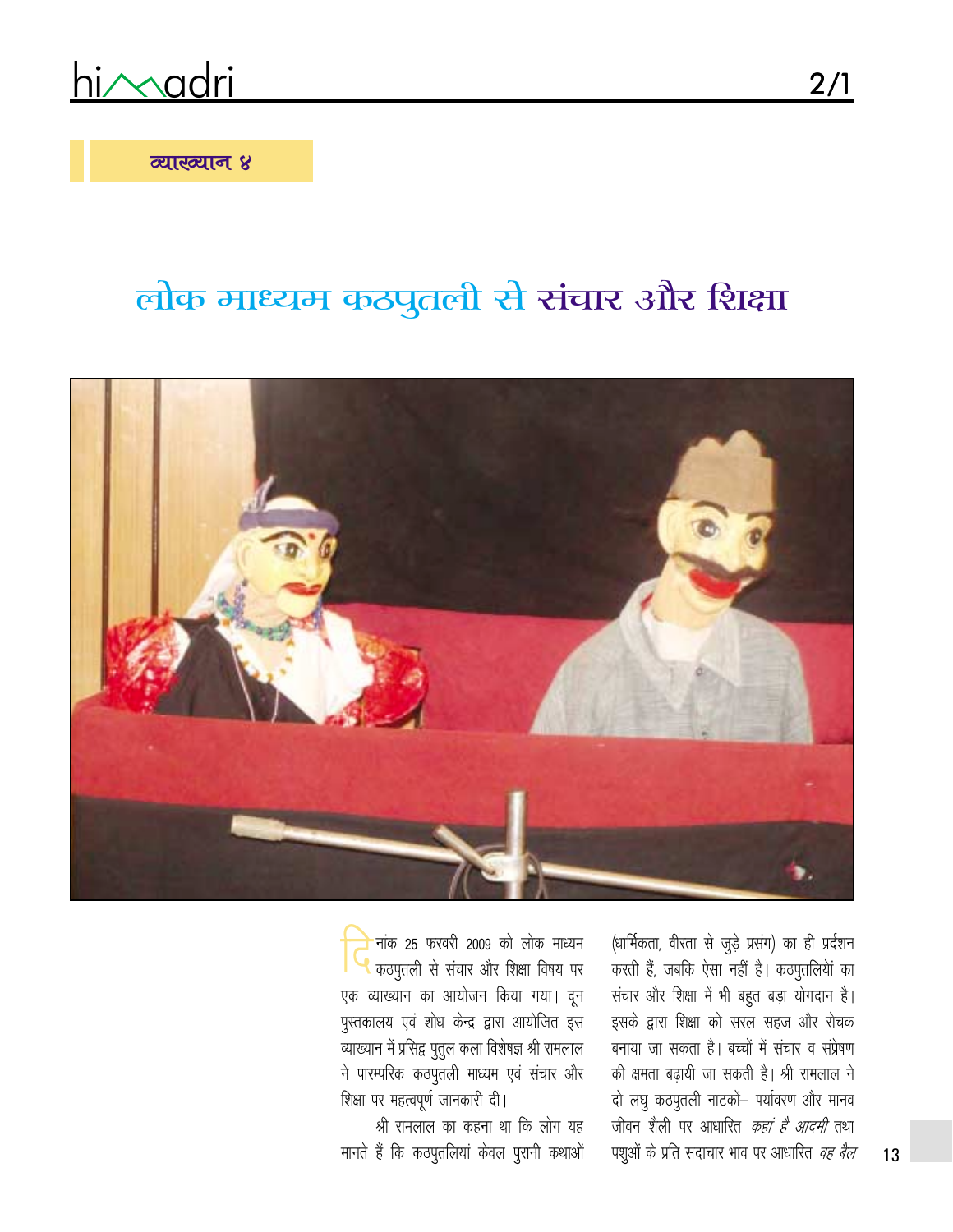# hi/Madri

की प्रस्तुति कर अपने विचारों को बहुत आसानी से श्रोताओं के सम्मूख रखा।

कार्यक्रम से पूर्व दून पुस्तकालय एवं शोध केन्द्र के निदेशक प्रो0 बी0 के0 जोशी ने श्री रामलाल का परिचय दिया। उन्होंने शिक्षा में पारम्परिक कठपूतली उपयोग की जरुरत बताते

> कठपुतली की खास बात: राम लाल

विषयों को समझने में आसानी होगी। व्याख्यान के दौरान वेल्हम गर्ल्स स्कूल की

हुए कहा कि इसके माध्यम से बच्चों को जटिल

छात्राएं ,पुस्तकालय के सदस्य,जिज्ञासु पाठक, शिक्षाविद्, गैर सरकारी संस्थाओं के प्रतिनिधि, तथा विभिन्न समाचार पत्रों के प्रतिनिधि उपस्थित थे।

> उसे समझने में आसानी होगी। कई विषय जो कठिन हैं उन्हें बच्चे मनोरंजन पूर्वक कठपुतली बनाते व चलाते हुये रचनात्मक ढंग से अध्ययन कर सकते हैं। खास तौर से इतिहास, भूगोल, सामाजिक ज्ञान, भाषा,

विज्ञान विषयों पर कठपुतलियां सहायक हो सकती हैं। कठपूतली बनाते हुए कला, विज्ञान, दस्तकारी तो दिखेगी ही, दिल दिमाग शरीर का तालमेल भी बच्चा आसानी से सीख सकेगा। आज पूरी दुनिया में मन का सन्तुलन बिगड़ा हुआ है। आने वाली पीढ़ी अच्छा इन्सान और जिम्मेदार नागरिक बने इसके लिए बच्चों के अन्दर भाव पैदा होना बड़े मायने की बात है। इसको बच्चा अपने भीतर कला – संगीत के माध्यम से पता कर सकता है और विवादों व कुण्ठाओं का समाधान खेाज सकता है। जब बच्चा ऐसा करेगा तो समानता का भाव विकसित होगा। महिला और लड़कियों के साथ हो रहे भेदभाव, हिंसा, शोषण जैसे मुद्दों को कठपुतली के माध्यम से प्रदर्शित कर समाज में सही सोच बनायी जा सकती है।

### कठपुतली में एक विशेष तरीके का आकर्षण होता है। जिस बात को हम सीधे नहीं कह सकते हैं उसे कठपुतली के माध् यम से सहजता पूर्वक कह सकते हैं। दर्शक बिना शर्माये, बिना डरे, बिना हीन भावना के कठपुतली की

बात सुनता, देखता और मतलब समझने का प्रयत्न करता है। कठपुतली संचार व संप्रेषण के लिये महत्वपूर्ण शैक्षिक माध्यम है। वर्तमान शिक्षा व्यवस्था में अध्यापक विद्यार्थी व अभिभावकों का एक ही मकसद होता है कि कैसे ज्यादा अंक लाये जांय भले ही रट करके लायें। इसी वजह से बच्चा केवल सवालों का जबाब पढता है। पाठ का क्या मतलब है वह समझ नहीं पाता। अर्थ समझने व लिखने में बच्चे को कठिनाई होती है जिससे उसका आत्मविश्वास कम हो जाता है। जो चीजें वह जानता है उसे वह ठीक तरह से संप्रेषित नहीं कर पाता है। कठपूतली के द्वारा पाठ्यक्रम की विषय वस्तू के साथ साथ सिद्धान्त को नाटकीय तरीके से सहज माहौल में बच्चों को दिखाया व सुनाया जा सकता है।कठपुतली देखने के बाद बच्चा पुस्तक को पढ़ेगा तो पुस्तक परिचय

- पुस्तक : कल्चरल हिस्ट्री ऑफ उत्तराखण्ड
- लेखक: प्रो0 डी0डी0शर्मा
- प्रकाशक : इंदिरा गांधी नेशनल सैण्टर फॉर द आर्ट्स, नई दिल्ली
- पृष्ठ: 417
- मूल्य : **ড0 1500**
- प्रकाशन वर्ष: 2009



हिमालय के सांस्कृतिक इतिहास की दृष्टि से प्रो0डी0डी0 शर्मा की पुस्तक कल्चरल हिस्ट्री ऑफ उत्तराखण्ड एक महत्वपूर्ण कृति है। यह पुस्तक उत्तराखण्ड के ऐतिहासिक और सांस्कृतिक पक्ष पर समग्र एवम् क्रमवार विवरण प्रस्तुत करती है। इसमें उत्तराखण्ड हिमालय के प्राचीन निवासियों, जातियों व जनजातियों का ऐतिहासिक विवरण भी दिया गया है। 75 रंगीन छायाचित्रों के होने से यह पुस्तक आकर्षक बन पड़ी है। पुस्तक के अन्त में चयनित संदर्भ सूची व इंडैक्स भी है। उत्तराखण्ड के प्रागैतिहासिक काल से लेकर आधुनिक काल तक के सांस्कृतिक इतिहास को एक साथ प्रस्तुत करने वाली प्रो0शर्मा की यह पुस्तक विद्यार्थियों, शोधकर्ताओं व उत्तराखण्ड के इतिहास और संस्कृति में रुचि लेने वाले लोगों के लिये अत्यन्त उपयोगी है |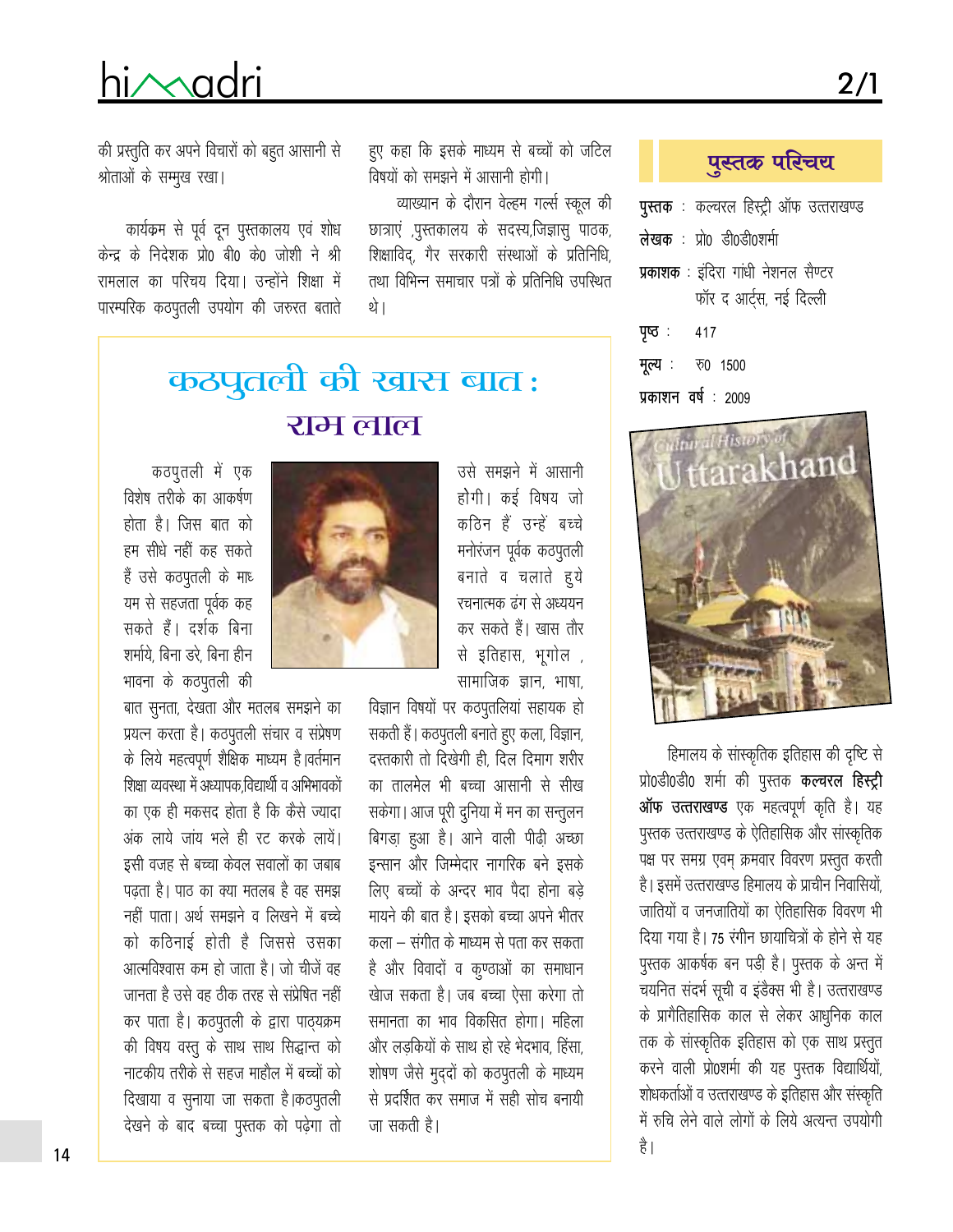# हिमालय दर्शन प्रसिद्ध छायाकार श्री थ्रीशकपूर का स्लाइड शो



सिद्व छायाकार और उत्तराचंल ग्रामीण बैंक के अध्यक्ष श्री थ्रीश कपूर द्वारा दिनांक 28 मार्च 2009 को रीजेन्ट होटल में स्लाइड शो के माध्यम से हिमालय के अद्भुत छायाचित्रों का प्रदर्शन किया गया। दून पुस्तकालय एवं शोध केन्द्र द्वारा आयोजित इस '*हिमालय दर्शन* 'कार्यक्रम में काफी दर्शक मौजूद थे। हिमालय के एक से बढ़कर एक अद्भुत सौर्न्दय वाले चित्रों का जब थ्रीश कपूर ने प्रदर्शन किया तो सभी दर्शक मंत्रमुग्ध ा होकर इन्हें निहारते रहे। दर्शकों ने इन चित्रों की खूबसूरती पर न केवल आश्चर्य व्यक्त किया बल्कि ताली बजाकर उनका उत्साहवर्धन भी किया।

विगत दो वर्षों के दौरान खींचे गये इन चित्रों में हिमालय के ग्लेशियरों, हिम शिखरों, नदियों, वनक्षेत्रों, गांवो व खेतों की सुन्दर झलक मौजूद थी। उनके छायाचित्रों में बादल, कोहरा बर्फ, इन्द्रधनूष व सूर्योदय के दृश्यों का जो मिजाज दिखायी दिया वह अनुपम था। त्रिशूल पर्वत,चौकोड़ी से पंचाचूली, कौसानी का पिनाक पर्वत, बिनसर व कसार देवी से दिखने वाली हिम श्रृंखलाएं ,बर्फ में कसारदेवी सोमेश्वर घाटी तथा कोहरे के आगोश में अल्माड़ा जैसे कूछ छायाचित्र इस दृष्टि से अत्यन्त सुन्दर थे। तकरीबन डेढ़ घण्टे के इस स्लाइड शो



कार्यक्रम को दर्शकों ने बहुत सराहा।

कार्यक्रम से पूर्व दून पुस्तकालय एवं शोध केन्द्र के सलाहकार श्री राजन बृजनाथ ने थ्रीश कपूर का परिचय दिया और उन्हें हिमालय के अद्भुत दृश्यों को सहेजने वाला कुशल छायाकार बताया। कार्यक्रम के बाद दून पुस्तकालय एवं शोध ा केन्द्र के निदेशक प्रो0बी0के0जोशी ने कहा कि श्रीश कपूर द्वारा प्रदर्शित इन छायाचित्रों में हिमालय की सुन्दरता कूट-कूट कर भरी हुई है और उनके द्वारा प्रदर्शित ये छायाचित्र हमारे मन मस्तिष्क में लम्बे समय तक बसे रहेंगे।

इस स्लाइड शो कार्यक्रम में पुस्तकालय सदस्य, पत्रकार, दून पुस्तकालय एवं शोध केन्द्र में कार्यरत सदस्य, उत्तराचल ग्रामीण बैंक के अधि ाकारी, शिक्षाविद, बुद्धिजीवी, शोधछात्र, स्वैच्छिक संस्थाओं के प्रतिनिधि व छात्र उपस्थित थे।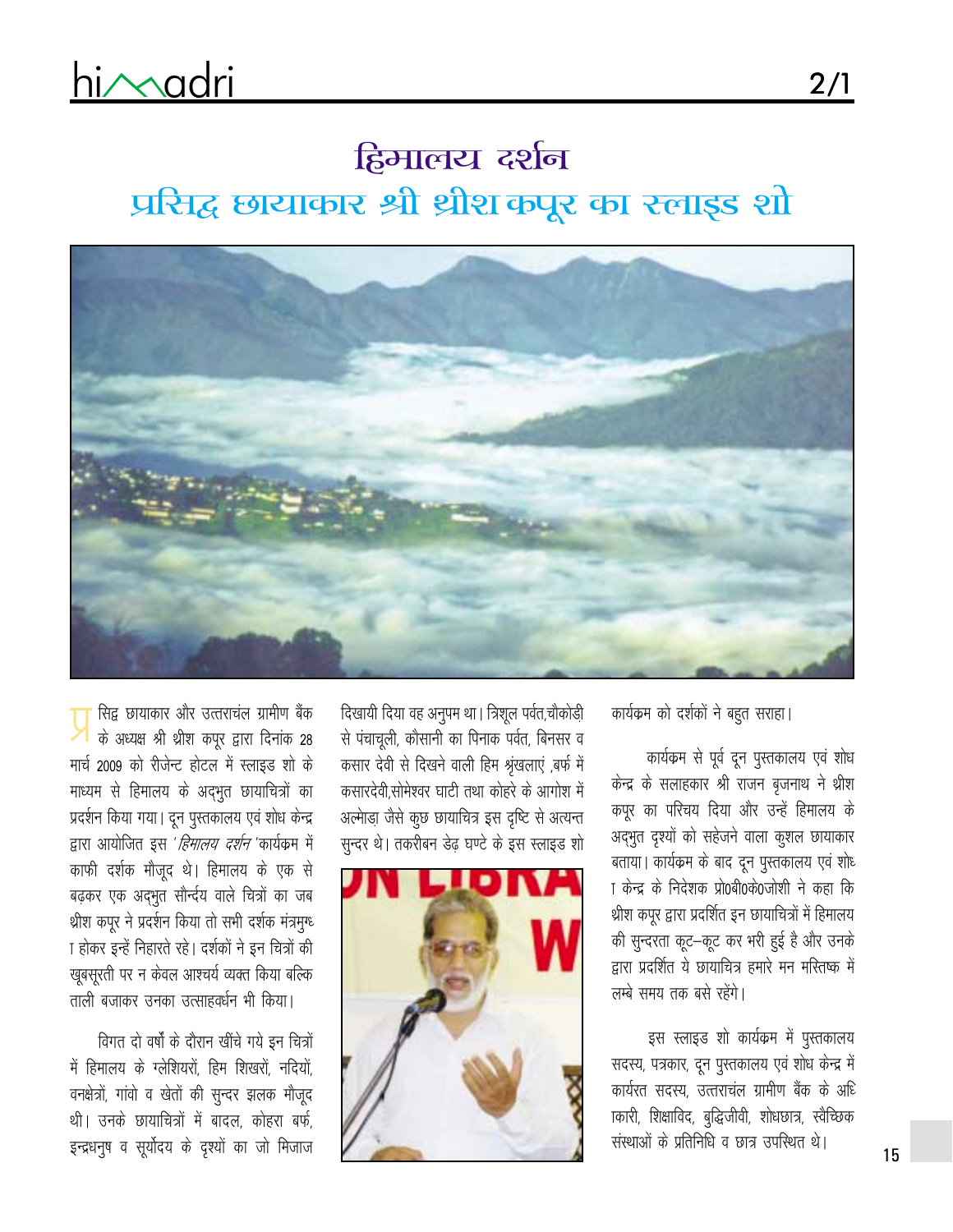$2/1$ 

हमें यह सूचित करते हुए अपार प्रसन्नता हो रही है कि दून पुस्तकालय एवं शोध केन्द्र की स्थापना के पश्चात अनेक युवा पठन–पाठन के लिये निरन्तर यहां आ रहे हैं। इन युवाओं द्वारा वाचनालय व पुस्तकालय में उपलब्ध समाचार पत्रों,पत्रिकाओं व पुस्तकों से प्राप्त सामग्री का लाभ विभिन्न प्रतियोगी परीक्षाओं की तैयारी करने में लिया जा रहा है। इनमें से कई युवा तमाम प्रतियोगी परीक्षाओं में सफलता प्राप्त करके विभिन्न विभागों में चयनित भी हो रहे हैं। पाठकों की जानकारी के लिये हम कुछ ऐसे युवाओं के नाम दे रहे हैं जिन्होंने दून पुस्तकालय एवं शोध केन्द्र में उपलब्ध सामग्री का उपयोग करते हुए विभिन्न प्रतियोगी परीक्षाओं में सफलता पायी है। इन सभी को हमारी ओर से हार्दिक बधाई।

| क्र.           | नाम                  | पद (विभाग) का नाम जिसमें चयन हुआ                               |
|----------------|----------------------|----------------------------------------------------------------|
| 1              | श्री रोहित रावत      | आबकारी निरीक्षक                                                |
| $\overline{2}$ | श्री कृष्ण कान्त     | आयकर सहायक                                                     |
| 3              | श्री रंजीत रावत      | सांख्यकीय निरीक्षक                                             |
| 4              | श्री शेखर रमोला      | सहा0कमान्डेन्ट (सी0आई0एस0एफ0)                                  |
| 5              | सुश्री रीना          | आयकर सहायक                                                     |
| 6              | श्री मोहित           | आयकर सहायक                                                     |
| 7              | श्री दीपक रावत       | प्लाटून कमान्डर (पी0एस0आई0)                                    |
| 8              | श्री हेमन्त सेमवाल   | पी0ओ0 (बैंक)                                                   |
| 9              | श्री आशीष शर्मा      | सहायक कमान्डेन्ट (आई0टी0बी0पी0)                                |
| $10$           | श्री सुभाष           | एस0आई0 (दिल्ली पुलिस)                                          |
| 11             | श्री मनमोहन          | एस0आई0(बी0एस0एफ0)                                              |
| 12             | श्री अमित रावत       | एस0 एस0 ए0(पी0एफ0)                                             |
| 13             | श्री संजय सोलंकी     | एस0आई0 (उत्तराखण्ड पुलिस )                                     |
| 14             | श्री दीपक खण्डूरी    | लिपिक (एस0 बी0 आई0)                                            |
| 15             | श्री संजय यादव       | लिपिक (एस0 बी0 आई0)                                            |
| 16             | श्री सुरेन्द्र       | लिपिक (एस0 बी0 आई0)                                            |
| 17             | श्री आशीष            | लिपिक (एफ0 आर0 आइ0)                                            |
| 18             | श्री जीवन रावत       | एस0आई0 (उत्तराखण्ड पुलिस)                                      |
| 19             | श्री अनिरुद्ध मैठानी | एस0आई0 (उत्तराखण्ड पुलिस)                                      |
| 20             | श्री अजय वशिष्ठ      | एस0आई0(बी0एस0एफ0)                                              |
| 21             | श्री अतुल नैथानी     | एस0आई0 (उत्तराखण्ड पुलिस )वर्ष 2009 परीक्षा में सर्वोच्च स्थान |
| 22             | श्री जसपाल सिंह      | एस0आई0 (उत्तराखण्ड पुलिस) वर्ष 2009 परीक्षा में दसवा स्थान     |
| 23             | श्री नीरज डंगवाल     | लिपिक (एस0 बी0 आई0)                                            |
| 24             | श्री कुलदीप मनराल    | लिपिक (एस0 बी0 आई0)                                            |
| 25             | श्री अभिजीत राठौर    | लैफ्टिनैन्ट (सी0डी0एस0)                                        |
|                |                      |                                                                |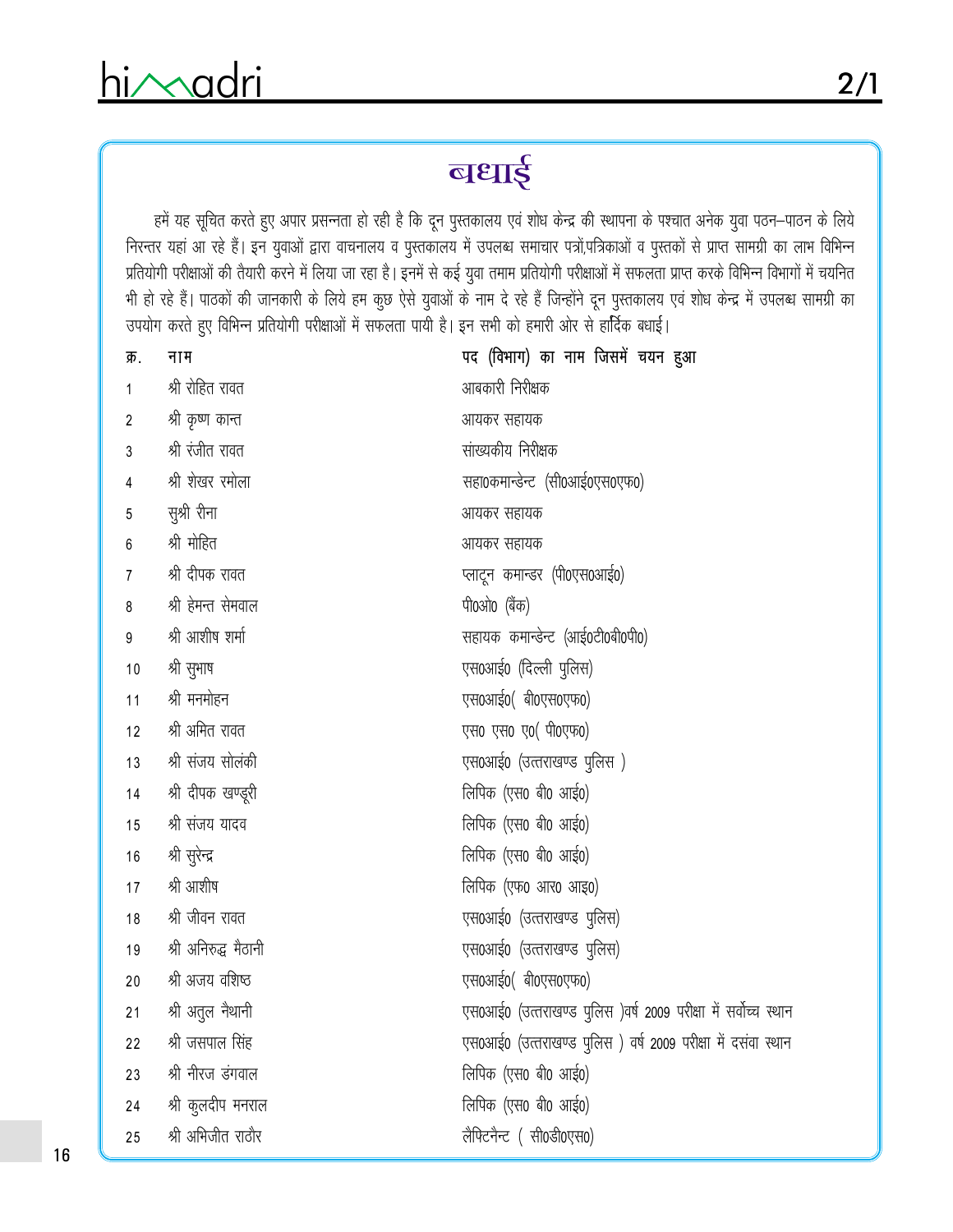# hi/madri

### पहल

उत्तराखण्ड के कुछ संस्थाओं व व्यक्तियों ने जल, जंगल, जमीन, पर्यावरण, शिक्षा, स्वास्थ्य, सामाजिक विकास, खेती बाडी व उद्यम जैसे कई मुददों पर रचनात्मक कार्यों की पहल की है। ग्रामीण समाज में किये गये ऐसे कई कार्यों के सुखद परिणाम सामने आ रहे हैं। समाज के लिये प्रेरणा का स्रोत बने इन संस्थाओं व व्यक्तियों द्वारा किये गये प्रयासों का विवरण हम 'हिमाद्रि 'के **पहल** स्तम्भ के अर्न्तगत देने की कोशिश कर रहे हैं।

–मुख्य सम्पादक



# जल प्रबन्धन और उसके सामूहिक उपयोग ने दी एक नई दिशा

मध्य बहने वाले बगडीघट गधेरे में उत्तर पूर्व दिशा से 7–8 रौले मिलते हैं।बरसात खत्म होने के बाद इन रौलों में पानी धीरे – धीरे कम होने लगता है। गरमी के दिनों में रौले का पानी पूरी तरह सूख जाता है जो नाम मात्र को कहीं कहीं पर दिखायी देता है।अल्प मात्रा में मौजूद इस पानी को गहतोड़ी बन्धूओं ने अपनी तकनीक का इस्तेमाल कर प्लास्टिक पाइपों के माध्यम से घर-घर तक पहुंचा दिया है। इससे गांव वालों को न केवल पीने के लिये पानी मिल रहा है अपितू संग्रह किये गये पानी का सब्जियों की सिंचाई व मछली पालन में भी इस्तेमाल किया जा रहा है।

प्लास्टिक पाइपों के जरिये पहुंचने वाले इस पानी का अधिकांश परिवारों ने संयुक्त उपयोग कर सामूहिक जल प्रबन्धन की नयी मिसाल प्रस्तुत की है। प्रत्येक परिवार द्वारा अपने घर में छोटे – छोटे टैंक बनाये गये हैं। अगल – बगल रहने वाले 3 – 4 परिवार बारी –बारी से इस पानी को अपने टैंकों

दूर से पानी ढोना पडता था। लेकिन आज ऐसी स्थिति नहीं है। अब हर घर के आंगन तक पानी पंहूच गया है। गांव वालों को यह सुविधा किसी सरकारी योजना से नहीं अपितू इसी गांव के निवासी कृष्णानंद गहतोड़ी व पीताम्बर गहतोड़ी (गहतोड़ी बन्धू) की सूझबूझ और प्रयासों से मिली है। गांव के

नपद चम्पावत के पाटी विकासखण्ड के अन्तर्गत तोली गांव जनपद मुख्यालय से 45 कि0मी0 की दूरी पर स्थित है।तोली गांव जौलाड़ी ग्रामसभा का एक तोक है.जिसमें तकरीबन 24परिवार रहते हैं।आज से दो दशक पूर्व इस गांव में पानी की बहुत किल्लत थी। गांव वालों को बहुत

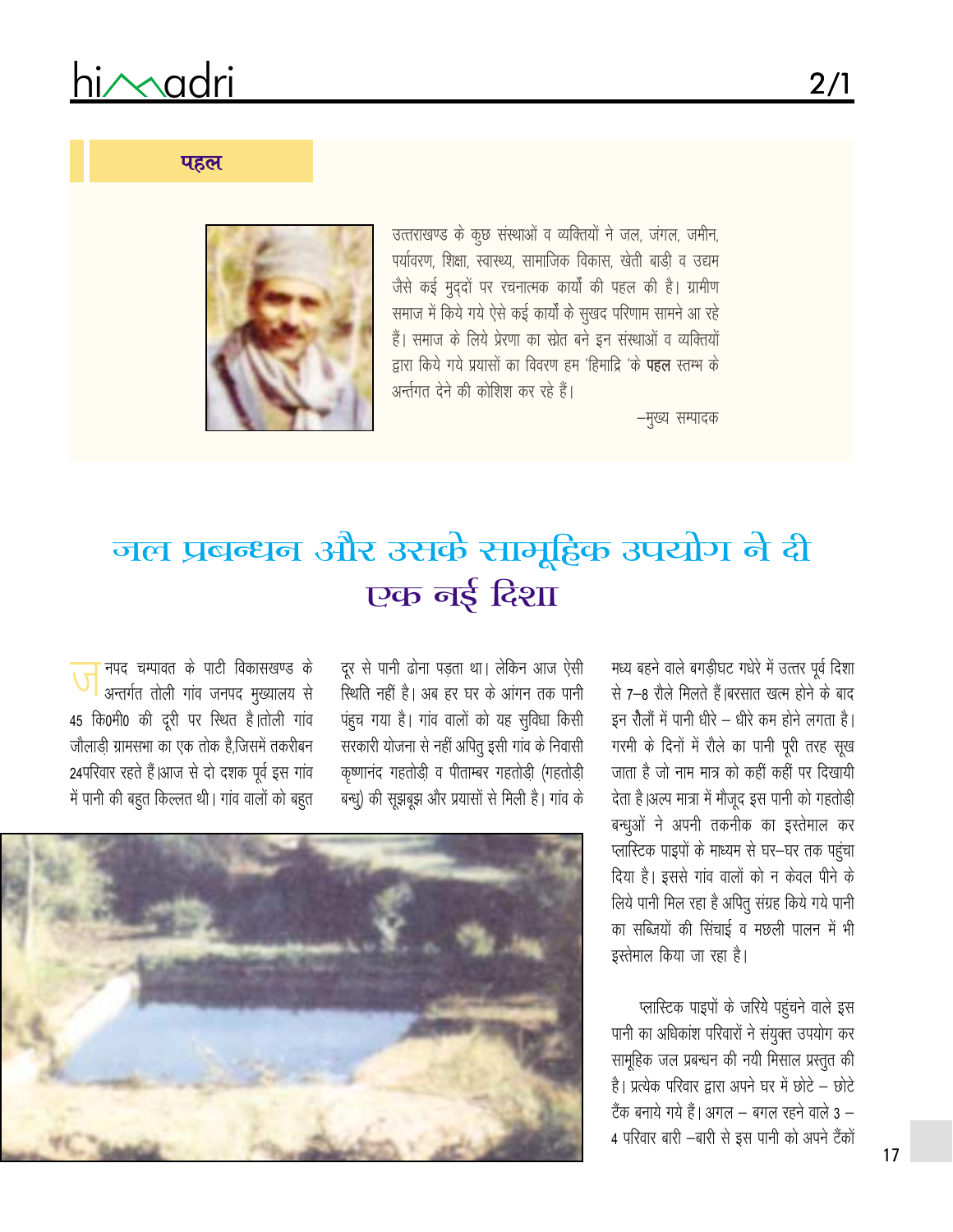# hi/Madri

## ग्लोबल इकॉनोमिक क्राइसिस एण्ड इट्स इम्पैक्ट ऑन इण्डिया पर व्याख्यान

 $2/1$ 

दून पुस्तकालय एवं शोध केन्द्र में नियमित आने वाले कूछ युवा पाठकों के आग्रह पर निदेशक प्रो0बी0के0जोशी द्वारा दिनांक 28फरवरी 2009 को पुस्तकालय परिसर में ग्लोबल इकॉनोमिक क्राइसिस एण्ड इट्स इम्पैक्ट ऑन इण्डिया विषय पर एक सारगर्मित



व्याख्यान दिया गया। व्याख्यान में उपस्थित युवा पाठकों ने इस विषय पर प्रो0जोशी से व्यापक चर्चा की और अपने प्रश्नों का समाधान भी किया । व्याख्यान में 20 के करीब युवाओं की उपस्थिति रही।

## दून पुस्तकालय एवं शोध केंद्र की वार्षिक सामान्य बैठक

दिनांक 23 मार्च 2009 को होटल मधुवन में दून पुस्तकालय एवं शोध केन्द्र की वार्षिक सामान्य बैठक आयोजित हुई। उत्तराखण्ड शासन के प्रमुख सचिव व दून पुस्तकालय एवं शोध केन्द्र के अध्यक्ष श्री इन्दू कुमार पाण्डे, आई0ए0एस0 की अध्यक्षता में यह बैठक सांय 6.00 -7.30 बजे तक चली। इस बैठक में विगत 3दिसम्बर 2009 को आयोजित ग्यारहवीं प्रबंध परिषद की बैठक में पारित बिन्दुओं व उन पर लिये गये निर्णयों पर की गयी कार्यवाही, नये शोध अध्ययन, वर्ष 2008 – 2009 के वार्षिक बजट, कम्प्यूटरों की खरीद तथा अन्य प्रशासनिक मुद्दों पर चर्चा की गयी और इन पर आवश्यक निर्णय लिये गये। दून पुस्तकालय एवं शोध केन्द्र के प्रबंध परिषद् के सदस्य, फाउण्डर मैम्बर, निदेशक प्रो0 बी0के0 जोशी तथा सलाहकार श्री राजन बृजनाथ इस बैठक में मौजूद थे।

में एकत्रित कर लेते हैं। सभी परिवारों द्वारा टैंकों में पानी भर लेने के बाद बचे अतिरिक्त पानी को बड़े तालाब में जमा कर लिया जाता है। तालाब में संग्रहित इस पानी का उपयोग सब्जियों की सिंचाई व मछली पालन में किया जाता है। वर्तमान में गांव के 7–8 परिवारों द्वारा इस तरह के तालाब बनाये गये हैं।100 से 250 वर्गमीटर आकार के इन तालाबों से ये परिवार मछली पालन करके अच्छी खासी आय अर्जित कर रहे हैं।

तालाब के पानी का उपयोग मूली, बैगन, कददू, लौकी, खीरा, मिर्च, बीन व टमाटर आदि सब्जियों को उगाने में किया जा रहा है। सब्जी उत्पादन से जहां गांव वालों को अपने घर के लिये सब्जी मिल रही है वहीं पाटी व लोहाघाट के बाजारों में सब्जी विक्रय से उनकी आय भी हो रही है। तोली गांव में बने ये तालाब खेतों के आसपास नमी बनाये रखने तथा जल स्रोतों को रिचार्ज करने में भी सहायक सिद्ध हो रहे हैं। ये तालाब कच्चे हैं इस कारण इनसे रिसकर जा रहा पानी जलस्तर को बढ़ाने में मददगार हो रहा है।

उत्तराखण्ड सेवा निधि पर्यावरण शिक्षा संस्थान अल्मोडा के मार्गदर्शन व आर्थिक सहयोग से संचालित संस्था पर्यावरण संरक्षण समिति के माध्यम से गहतोड़ी बन्धुओं ने स्थानीय क्षेत्र के दो दर्जन से अधिक गांवों में जल संरक्षण कार्य के अलावा पर्यावरण बालवाडी व स्वच्छ शौचालय के प्रति भी लोगों को जागरुक करने का प्रयास किया है। प्लास्टिक पाइपों के जरिये बंद-बंद पानी के उपयोग के इस सफल उदाहरण से सीख लेकर निकटवर्ती जाैलाडी, बरौला, रौलामेल, बुंगा, कमलेख, पंतोला, किमवाडी, ढरौंज व सिमलखेत सहित कई गांवों के लोगों ने 57 से अधिक तालाब बना लिये हैं। इन तालाबों का उपयोग सब्जी व मछली उत्पादन में करके ग्रामीण लोग अपनी आजीविका चला रहे हैं। गहतोड़ी बन्धूओं द्वारा की गयी इस सामाजिक पहल से आज यहां के इलाके में जो सुखद बदलाव देखने को मिल रहा है वह वास्तव में प्रशंसनीय है।

उत्तराखण्ड सेवा निधि पर्यावरण शिक्षा संस्थान. अल्मोडा द्वारा तैयार रिर्पोट 'जल संवर्धन एवम् संरक्षण' पर आधारित।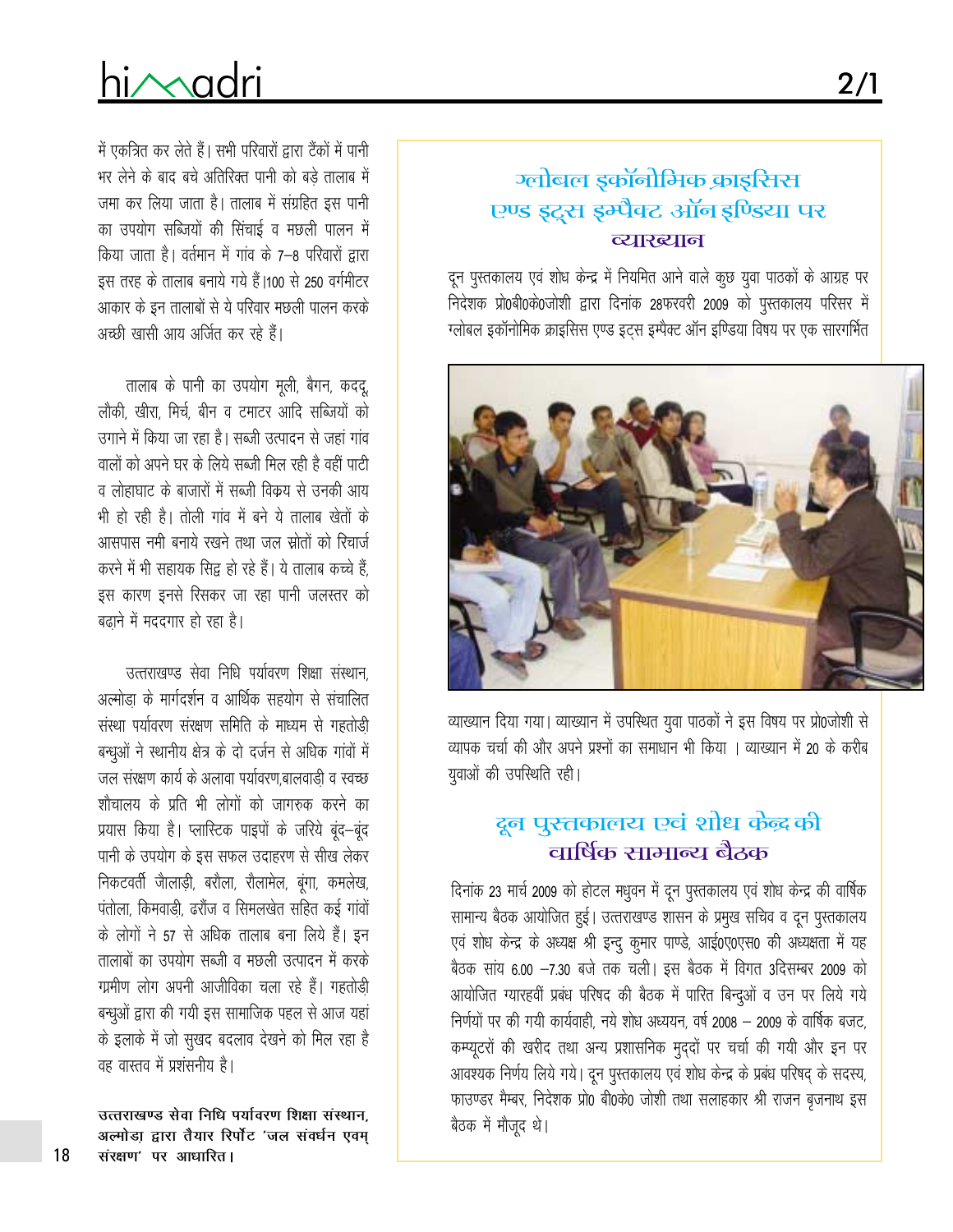# It's All About Greed Stupid: Sub-prime Crisis for Dummies

n case you have wondered, like securities are guaranteed.<br>
many of us, what the sub-prime Nevertheless, as their prices many of us, what the sub-prime crisis is all about here is an example to make it simpler….

Heidi is the proprietor of a bar somewhere in Europe. In order to increase sales, she decides to allow her loyal customers - most of whom are unemployed alcoholics - to drink now but pay later. She keeps track of the drinks consumed on a ledger (thereby granting the customers loans).

Word gets around and as a result increasing numbers of customers flood into Heidi's bar.

Taking advantage of her customers' freedom from immediate payment constraints, Heidi increases her prices for wine and beer, the mostconsumed beverages. Her sales volume increases massively.

A young and dynamic customer service consultant at the local bank recognizes these customer debts as valuable future assets and increases Heidi's borrowing limit.

He sees no reason for undue concern since he has the debts of the alcoholics as collateral.

At the bank's corporate headquarters, expert bankers transform these customer assets into DRINKBONDS, ALKBONDS and PUKEBONDS. These securities are then traded on markets worldwide. No one really understands what these abbreviations mean and how the

Nevertheless, as their prices continuously climb, the securities become top-selling items.

One day, although the prices are still climbing, a risk manager (subsequently of course fired due his negativity) of the bank decides that slowly the time has come to demand payment of the debts incurred by the drinkers at Heidi's bar.

However they cannot pay back the debts.

Heidi cannot fulfil her loan obligations and claims bankruptcy.

DRINKBOND and ALKBOND drop in price by 95%. PUKEBOND performs better, stabilizing in price after dropping by 80 %.

The suppliers of Heidi's bar, having granted her generous payment due dates and having invested in the securities are faced with a new situation. Her wine supplier claims bankruptcy, her beer supplier is taken over by a competitor.

The bank is saved by the Government following dramatic roundthe-clock consultations by leaders from the governing political parties.

The funds required for this purpose are obtained by a tax levied on the non-drinkers.

Finally an explanation, I understand ...